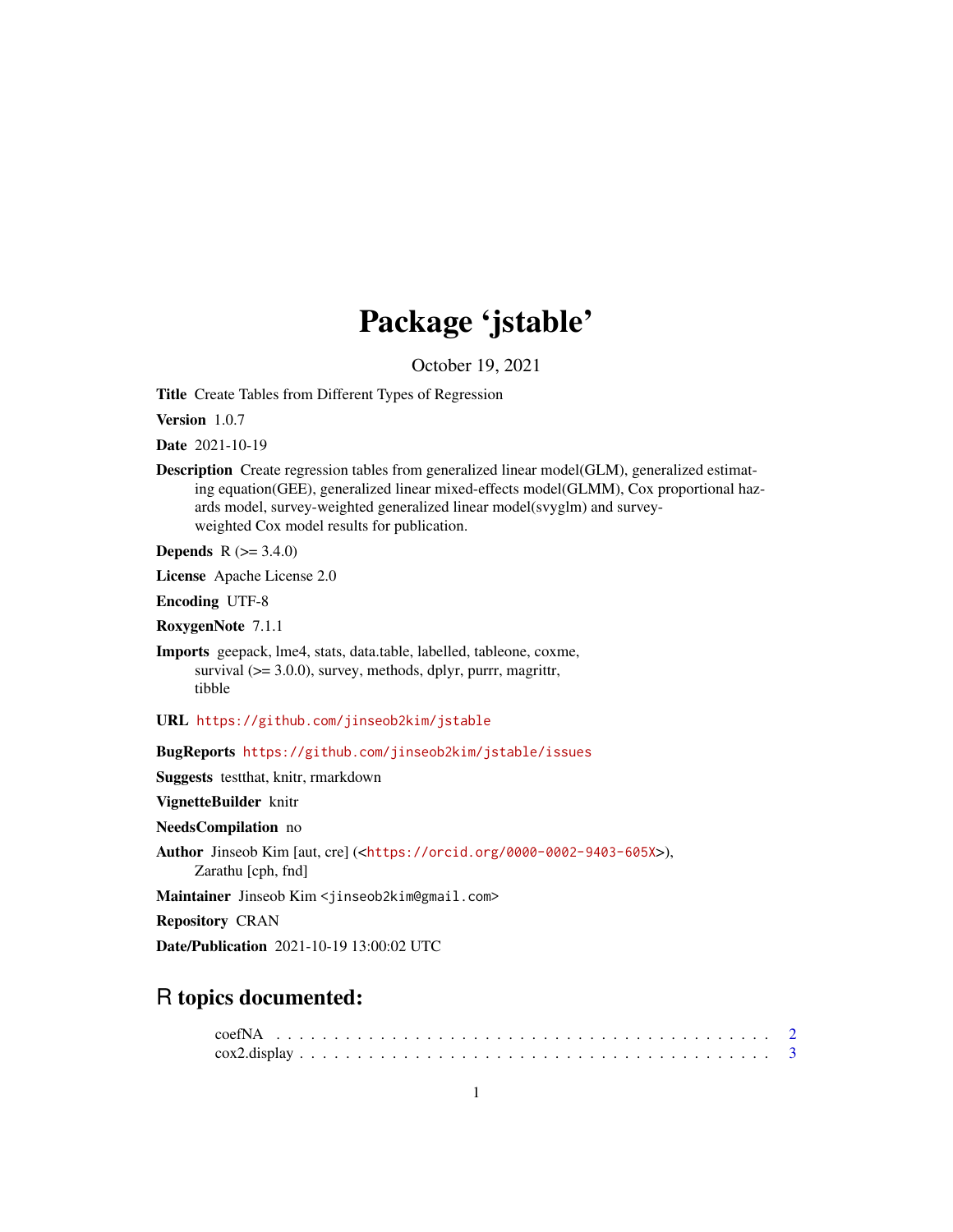<span id="page-1-0"></span>

| $\cos Exp$                                                                             | 4              |
|----------------------------------------------------------------------------------------|----------------|
|                                                                                        | $\overline{4}$ |
|                                                                                        | 5              |
|                                                                                        | 6              |
|                                                                                        | 8              |
|                                                                                        | 11             |
| geeExp                                                                                 | 12             |
| $geeglm.display \ldots \ldots \ldots \ldots \ldots \ldots \ldots \ldots \ldots \ldots$ | 13             |
|                                                                                        | 14             |
|                                                                                        | 15             |
|                                                                                        | 15             |
|                                                                                        | 16             |
|                                                                                        | 17             |
|                                                                                        | 18             |
|                                                                                        | 18             |
|                                                                                        | 19             |
|                                                                                        | 20             |
|                                                                                        | 21             |
|                                                                                        | 21             |
|                                                                                        | 22             |
| $mk.lev.var \dots$                                                                     | 23             |
|                                                                                        | 23             |
|                                                                                        | 24             |
|                                                                                        | 25             |
|                                                                                        | 25             |
|                                                                                        | 26             |
|                                                                                        | 27             |
|                                                                                        | 28             |
|                                                                                        | 30             |
|                                                                                        | 32             |
|                                                                                        | 33             |
|                                                                                        | 34             |
|                                                                                        | 35             |
|                                                                                        | 37             |
|                                                                                        |                |
|                                                                                        | 39             |
|                                                                                        |                |

# **Index**

```
coefNA
```
coefNA: make coefficient table with NA

# Description

Make coefficient table with NA

# **Usage**

coefNA(model)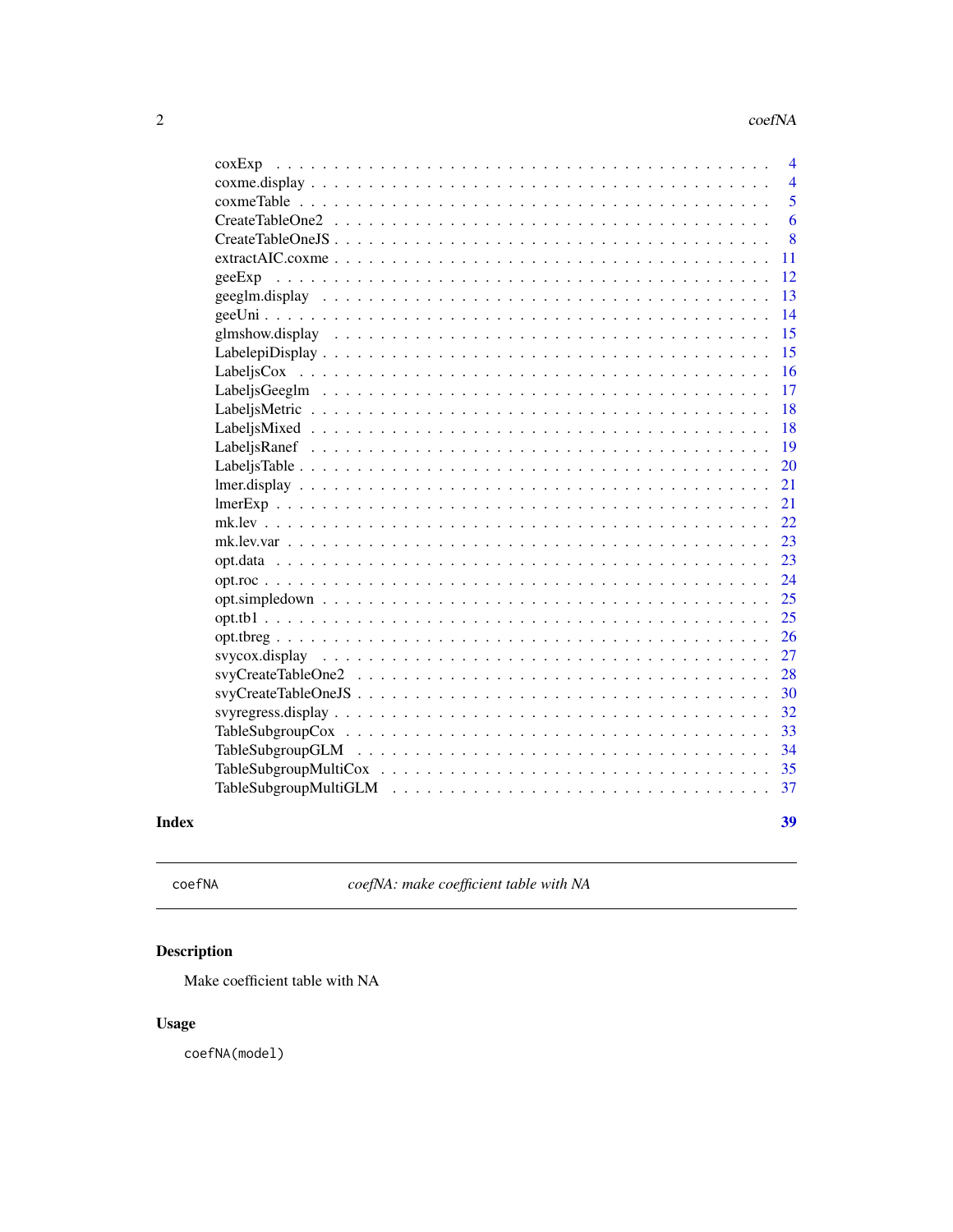## <span id="page-2-0"></span>cox2.display 3

## Arguments

model glm object (gaussian or binomial)

#### Details

DETAILS

## Value

coefficient table with NA

## Examples

coefNA(glm(mpg ~ wt + qsec, data = mtcars))

| cox2.display | cox2.display: table for coxph.object with model option: TRUE - allow |
|--------------|----------------------------------------------------------------------|
|              | "frailty" or "cluster" model                                         |

## Description

Table for coxph.object with model option: TRUE - allow "frailty" or "cluster" model

#### Usage

```
cox2.display(cox.obj.withmodel, dec = 2)
```
## Arguments

| cox.obj.withmodel |                                      |
|-------------------|--------------------------------------|
|                   | coxph.object with model option: TRUE |
| dec               | Decimal point, Default: 2            |

## Details

GEE like - cluster, Mixed effect model like - frailty

#### Value

Table, cluster/frailty info, metrics, caption

```
library(survival);data(lung)
fit1 <- coxph(Surv(time, status) ~ ph.ecog + age + cluster(inst), data = lung, model = TRUE)
fit2 <- coxph(Surv(time, status) ~ ph.ecog + age + frailty(inst), data = lung, model = TRUE)
cox2.display(fit1)
cox2.display(fit2)
```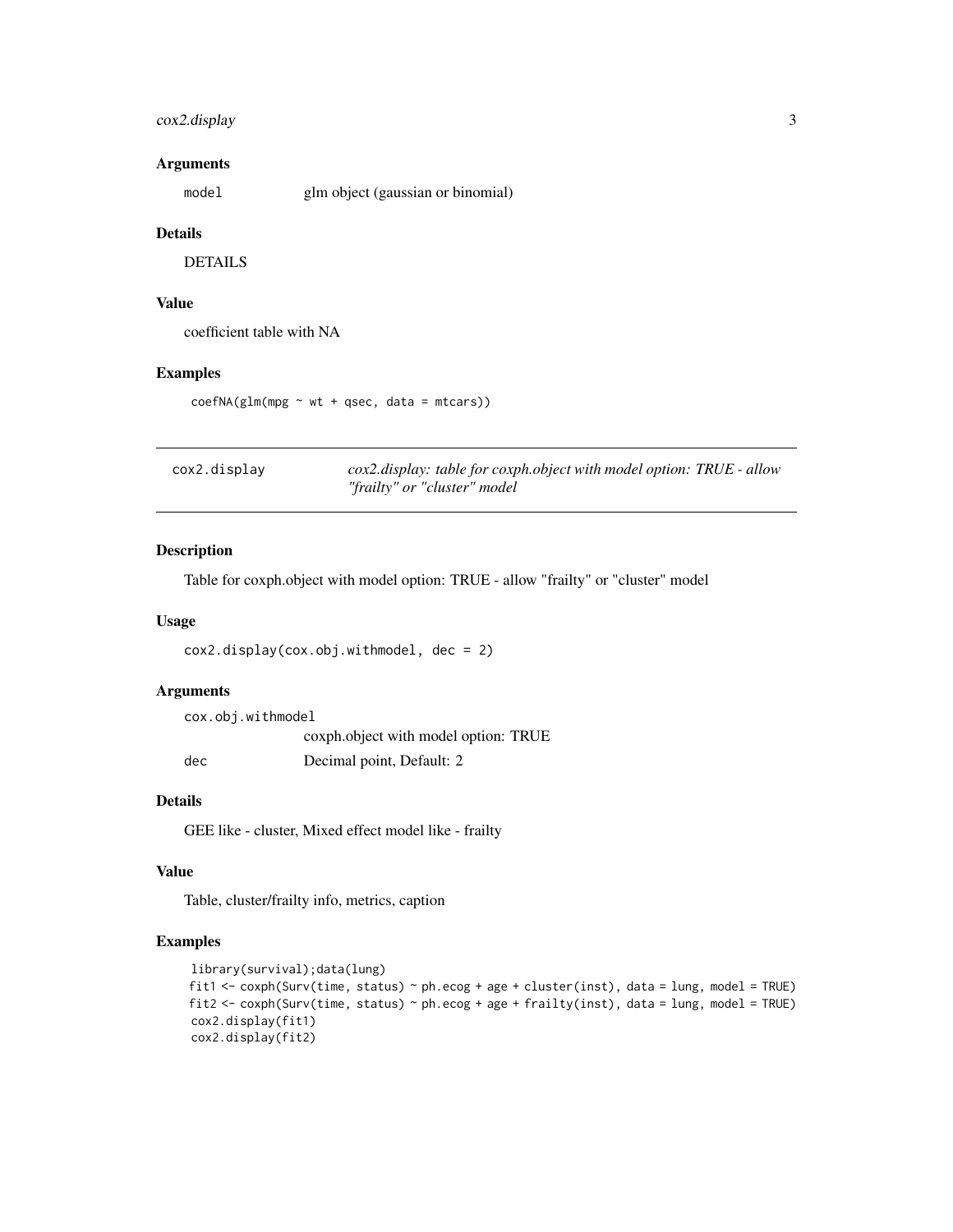<span id="page-3-0"></span>

Transform the unit of coefficients to "HR"

## Usage

```
coxExp(cox.coef, dec)
```
## Arguments

| cox.coef | cox model coefficients |
|----------|------------------------|
| dec      | Decimal point          |

## Details

DETAILS

## Value

The transforemed coefficients(95

#### Examples

```
library(coxme)
fit <- coxme(Surv(time, status) ~ ph.ecog + age + (1|inst), lung)
jstable:::coxExp(jstable:::coxmeTable(fit))
```
coxme.display *coxme.display: table for coxme.object (coxme package)*

## Description

Make mixed effect model results from coxme.object (coxme package)

## Usage

```
coxme.display(coxme.obj, dec = 2)
```
## Arguments

| coxme.obj | coxme.object              |
|-----------|---------------------------|
| dec       | Decimal point, Default: 2 |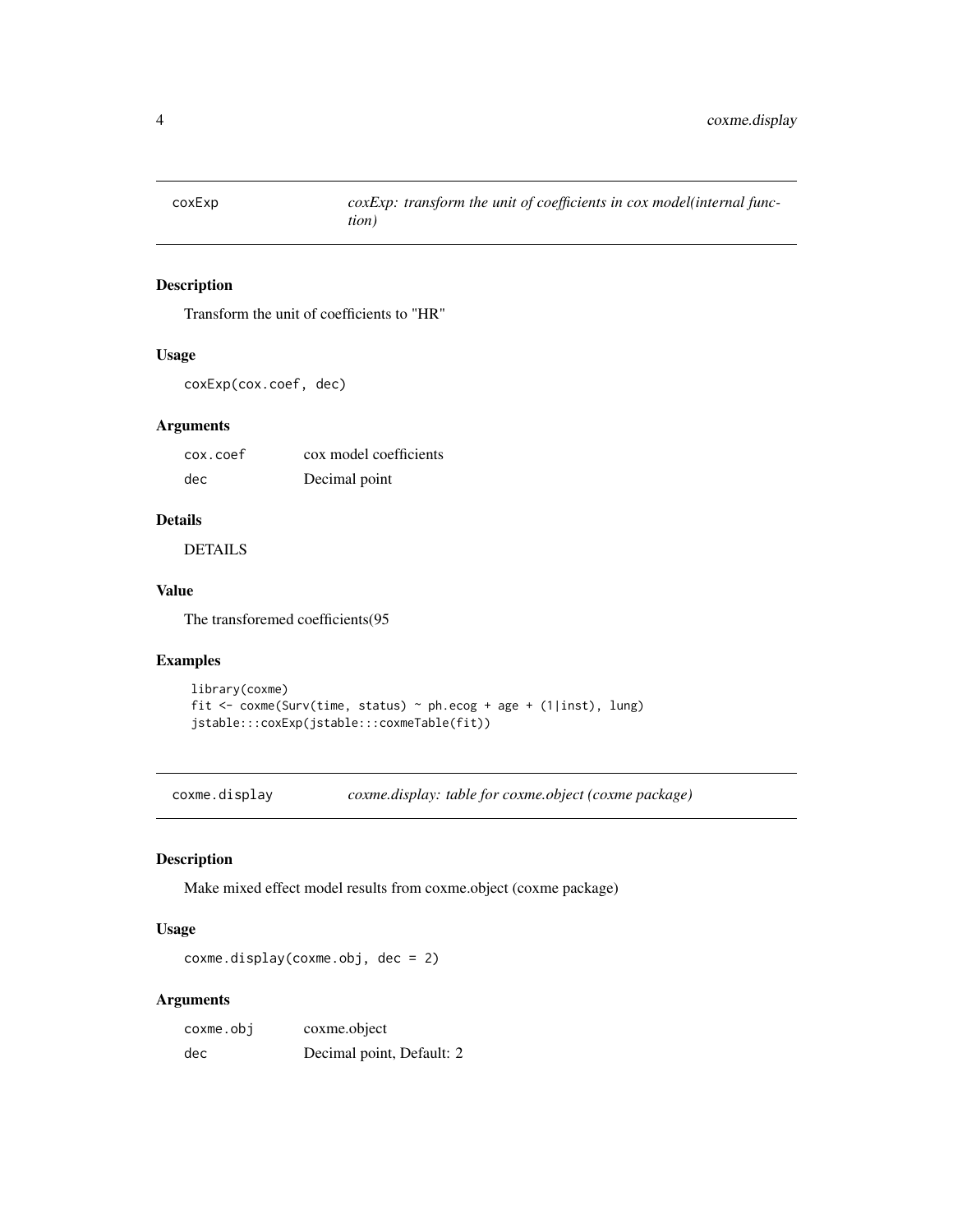# <span id="page-4-0"></span>coxmeTable 5

# Details

DETAILS

## Value

Fixed effect table, random effect, metrics, caption

## Examples

```
library(coxme)
fit <- coxme(Surv(time, status) ~ ph.ecog + age + (1|inst), lung)
coxme.display(fit)
```
coxmeTable *coxmeTable: Summary table of coxme.object(internal function)*

## Description

Extract fixed effect table in coxme.object

## Usage

coxmeTable(mod)

#### Arguments

mod coxme.object

# Details

DETAILS

#### Value

beta, se, z, p of fixed effects

```
library(coxme)
fit \le coxme(Surv(time, status) \sim ph.ecog + age + (1|inst), lung)
jstable:::coxmeTable(fit)
```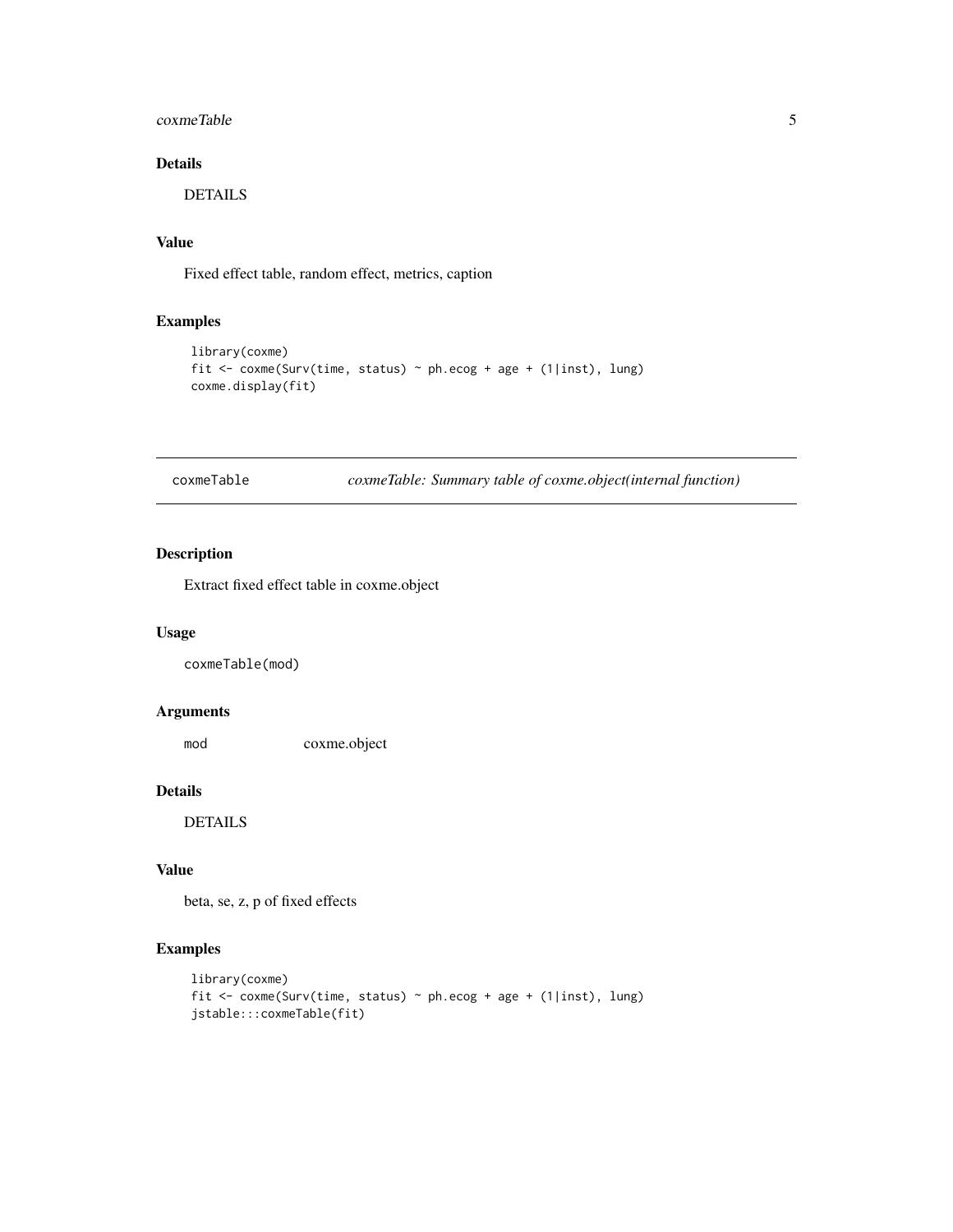<span id="page-5-0"></span>

Combine CreateTableOne & print function in tableone package

## Usage

```
CreateTableOne2(
  data,
  strata,
  vars,
  factorVars,
  includeNA = F,
  test = T,
  testApprox = chisq.test,
  argsApprox = list(correct = TRUE),testExact = fisher.test,
  argsExact = list(wordspace = 2 * 10<sup>0</sup>5),testNormal = oneway.test,
  argsNormal = list(var.equals = F),testNonNormal = kruskal.test,
  argsNonNormal = list(NULL),
  showAllLevels = T,
  printToggle = F,
  quote = F,
  smd = F,
 Labels = F,
  exact = NULL,nonnormal = NULL,
  catDigits = 1,
  contDigits = 2,
 pDigits = 3,
  labeldata = NULL,
 minMax = F,
  showpm = T
```

```
\mathcal{L}
```
## Arguments

| data   | A data frame in which these variables exist. All variables (both vars and strata)<br>must be in this data frame.      |
|--------|-----------------------------------------------------------------------------------------------------------------------|
| strata | Stratifying (grouping) variable name(s) given as a character vector. If omitted,<br>the overall results are returned. |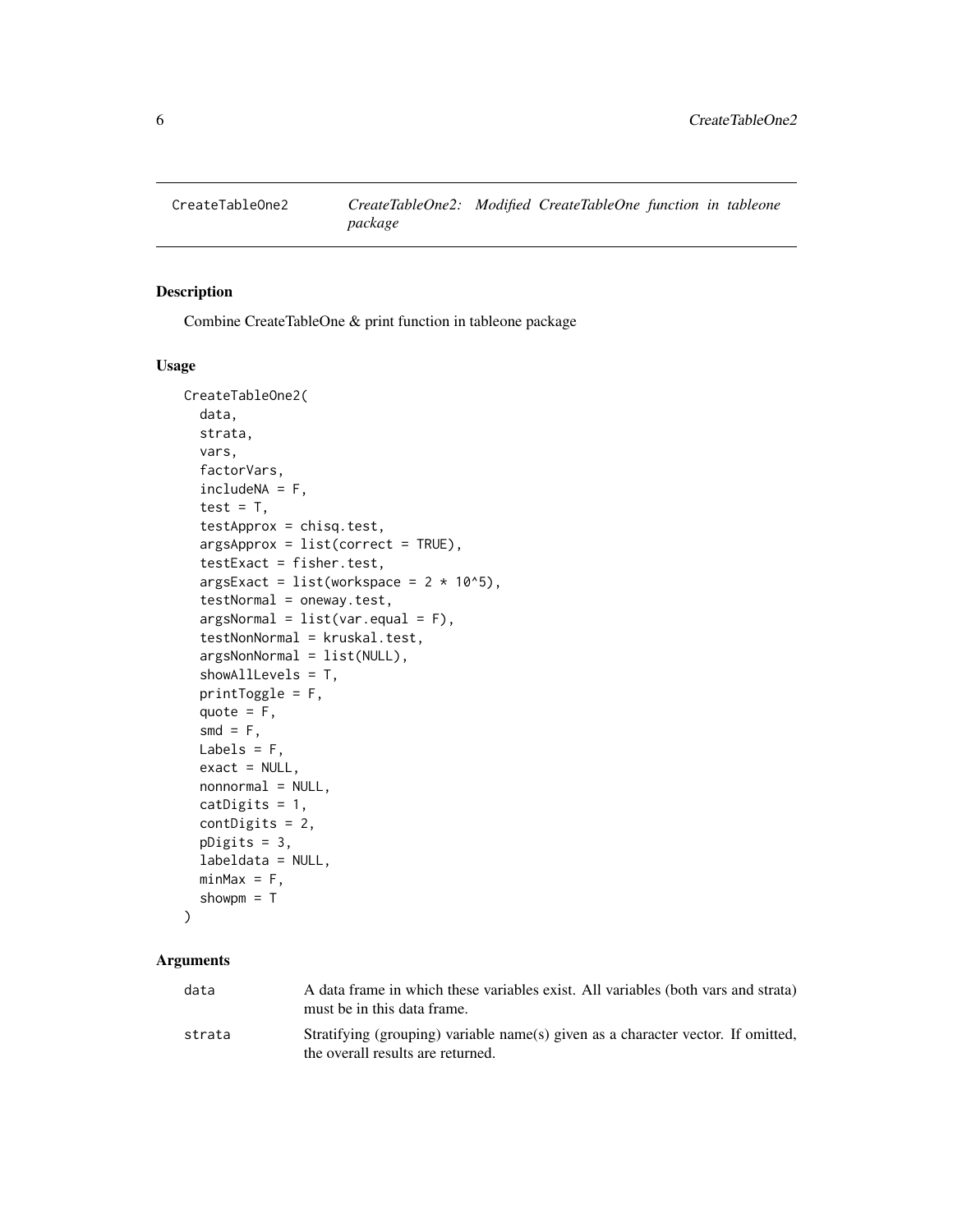| vars          | Variables to be summarized given as a character vector. Factors are handled<br>as categorical variables, whereas numeric variables are handled as continuous<br>variables. If empty, all variables in the data frame specified in the data argument<br>are used.                                                                                  |
|---------------|---------------------------------------------------------------------------------------------------------------------------------------------------------------------------------------------------------------------------------------------------------------------------------------------------------------------------------------------------|
| factorVars    | Numerically coded variables that should be handled as categorical variables<br>given as a character vector. Do not include factors, unless you need to relevel<br>them by removing empty levels. If omitted, only factors are considered cate-<br>gorical variables. The variables specified here must also be specified in the vars<br>argument. |
| includeNA     | If TRUE, NA is handled as a regular factor level rather than missing. NA is<br>shown as the last factor level in the table. Only effective for categorical vari-<br>ables., Default: F                                                                                                                                                            |
| test          | If TRUE, as in the default and there are more than two groups, groupwise com-<br>parisons are performed, Default: T                                                                                                                                                                                                                               |
| testApprox    | A function used to perform the large sample approximation based tests. The<br>default is chisq.test. This is not recommended when some of the cell have small<br>counts like fewer than 5, Default: chisq.test                                                                                                                                    |
| argsApprox    | A named list of arguments passed to the function specified in testApprox. The<br>default is list(correct = TRUE), which turns on the continuity correction for<br>chisq.test, Default: list(correct = TRUE)                                                                                                                                       |
| testExact     | A function used to perform the exact tests. The default is fisher.test. If the cells<br>have large numbers, it will fail because of memory limitation. In this situation,<br>the large sample approximation based should suffice., Default: fisher.test                                                                                           |
| argsExact     | A named list of arguments passed to the function specified in testExact. The de-<br>fault is list(workspace = $2 * 102$ ), which specifies the memory space allocated<br>for fisher.test, Default: list(workspace = $2 * 10^{6}$ )                                                                                                                |
| testNormal    | A function used to perform the normal assumption based tests. The default is<br>oneway.test. This is equivalent of the t-test when there are only two groups,<br>Default: oneway.test                                                                                                                                                             |
| argsNormal    | A named list of arguments passed to the function specified in testNormal. The<br>default is list(var.equal = TRUE), which makes it the ordinary ANOVA that<br>assumes equal variance across groups., Default: $list(var.equal = F)$                                                                                                               |
| testNonNormal | A function used to perform the nonparametric tests. The default is kruskal.test<br>(Kruskal-Wallis Rank Sum Test). This is equivalent of the wilcox.test (Man-<br>Whitney U test) when there are only two groups, Default: kruskal.test                                                                                                           |
| argsNonNormal | A named list of arguments passed to the function specified in testNonNormal.<br>The default is list(NULL), which is just a placeholder., Default: list(NULL)                                                                                                                                                                                      |
| showAllLevels | Whether to show all levels. FALSE by default, i.e., for 2-level categorical vari-<br>ables, only the higher level is shown to avoid redundant information., Default:<br>T                                                                                                                                                                         |
| printToggle   | Whether to print the output. If FALSE, no output is created, and a matrix is<br>invisibly returned., Default: F                                                                                                                                                                                                                                   |
| quote         | Whether to show everything in quotes. The default is FALSE. If TRUE, every-<br>thing including the row and column names are quoted so that you can copy it to<br>Excel easily, Default: F                                                                                                                                                         |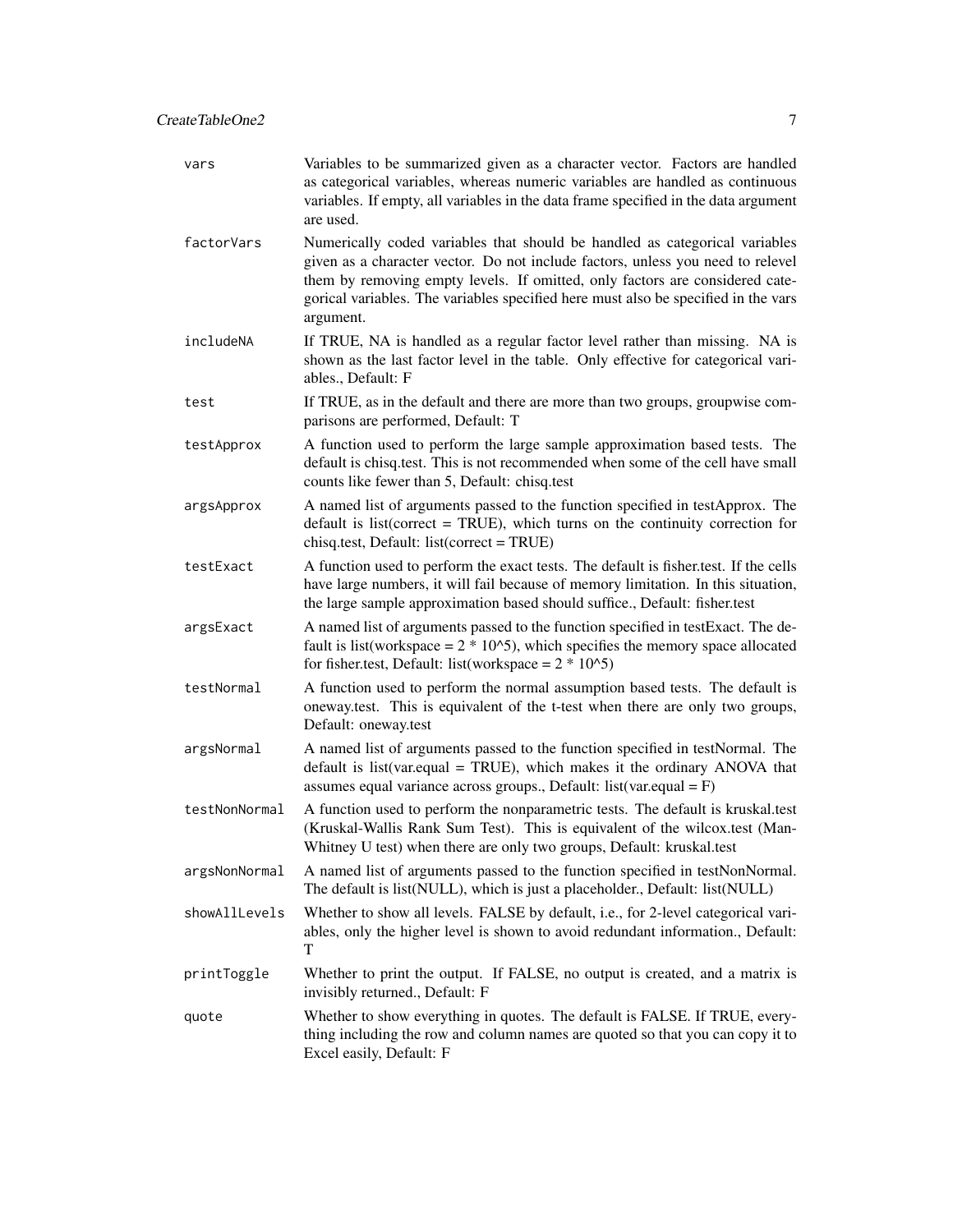<span id="page-7-0"></span>

| smd        | If TRUE, as in the default and there are more than two groups, standardized<br>mean differences for all pairwise comparisons are calculated, Default: F                                                        |
|------------|----------------------------------------------------------------------------------------------------------------------------------------------------------------------------------------------------------------|
| Labels     | Use Label, Default: F                                                                                                                                                                                          |
| exact      | A character vector to specify the variables for which the p-values should be those<br>of exact tests. By default all p-values are from large sample approximation tests<br>(chisq.test)., Default: NULL        |
| nonnormal  | A character vector to specify the variables for which the p-values should be those<br>of nonparametric tests. By default all p-values are from normal assumption-<br>based tests (oneway.test)., Default: NULL |
| catDigits  | Number of digits to print for proportions., Default: 1                                                                                                                                                         |
| contDigits | Number of digits to print for continuous variables. Default 2.                                                                                                                                                 |
| pDigits    | Number of digits to print for p-values (also used for standardized mean differ-<br>ences), Default: 3                                                                                                          |
| labeldata  | labeldata to use, Default: NULL                                                                                                                                                                                |
| minMax     | Whether to use [min, max] instead of $[p25, p75]$ for nonnormal variables. The<br>default is FALSE.                                                                                                            |
| showpm     | Logical, show normal distributed continuous variables as Mean $\pm$ SD. Default:<br>T                                                                                                                          |

## Details

DETAILS

# Value

A matrix object containing what you see is also invisibly returned. This can be assinged a name and exported via write.csv.

## Examples

```
library(survival)
CreateTableOne2(vars = names(lung), strata = "sex", data = lung)
```

| CreateTableOneJS | CreateTableOneJS: Modified CreateTableOne function in tableone |  |  |  |
|------------------|----------------------------------------------------------------|--|--|--|
|                  | package                                                        |  |  |  |

# Description

Combine CreateTableOne & print function in tableone package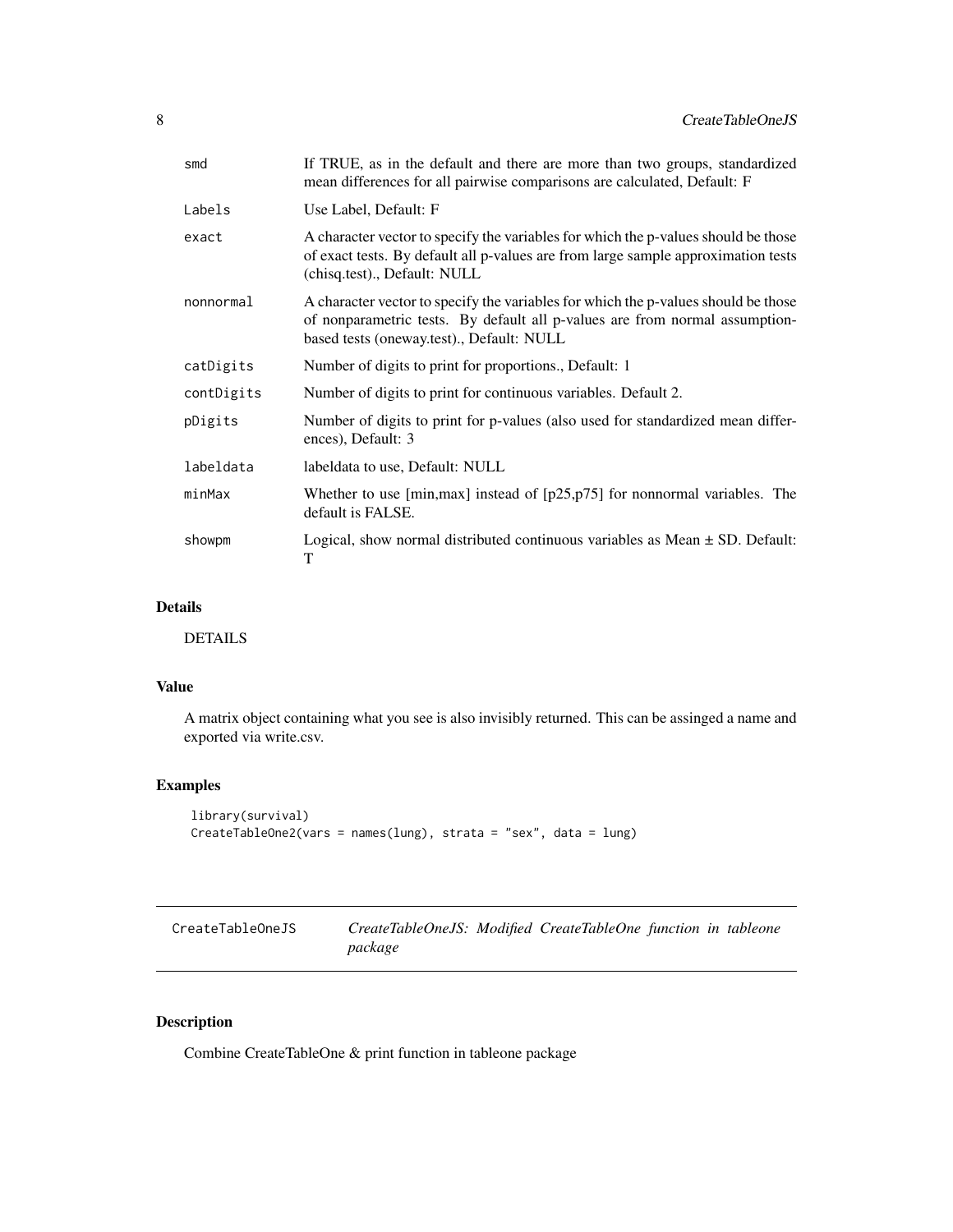## CreateTableOneJS 9

# Usage

```
CreateTableOneJS(
  vars,
  strata = NULL,
  strata2 = NULL,
  data,
  factorVars = NULL,
  includeNA = F,
  test = T,
  testApprox = chisq.test,
  argsApprox = list(correct = TRUE),testExact = fisher.test,
  argsExact = list(wordspace = 2 * 10<sup>0</sup>5),testNormal = oneway.test,
  argsNormal = list(var.equal = F),
  testNonNormal = kruskal.test,
  argsNonNormal = list(NULL),
  showAllLevels = T,
  printToggle = F,
  quote = F,
  smd = F,
 Labels = F,
  exact = NULL,
  nonnormal = NULL,
  catDigits = 1,
  contDigits = 2,
  pDigits = 3,
  labeldata = NULL,
 psub = T,
 minMax = F,
  showpm = T
\mathcal{L}
```
# Arguments

| vars       | Variables to be summarized given as a character vector. Factors are handled<br>as categorical variables, whereas numeric variables are handled as continuous<br>variables. If empty, all variables in the data frame specified in the data argument<br>are used. |
|------------|------------------------------------------------------------------------------------------------------------------------------------------------------------------------------------------------------------------------------------------------------------------|
| strata     | Stratifying grouping variable name(s) given as a character vector. If omitted, the<br>overall results are returned.                                                                                                                                              |
| strata2    | Stratifying 2nd grouping variable name(s) given as a character vector. If omitted,<br>the 1 group results are returned.                                                                                                                                          |
| data       | A data frame in which these variables exist. All variables (both vars and strata)<br>must be in this data frame.                                                                                                                                                 |
| factorVars | Numerically coded variables that should be handled as categorical variables<br>given as a character vector. Do not include factors, unless you need to relevel                                                                                                   |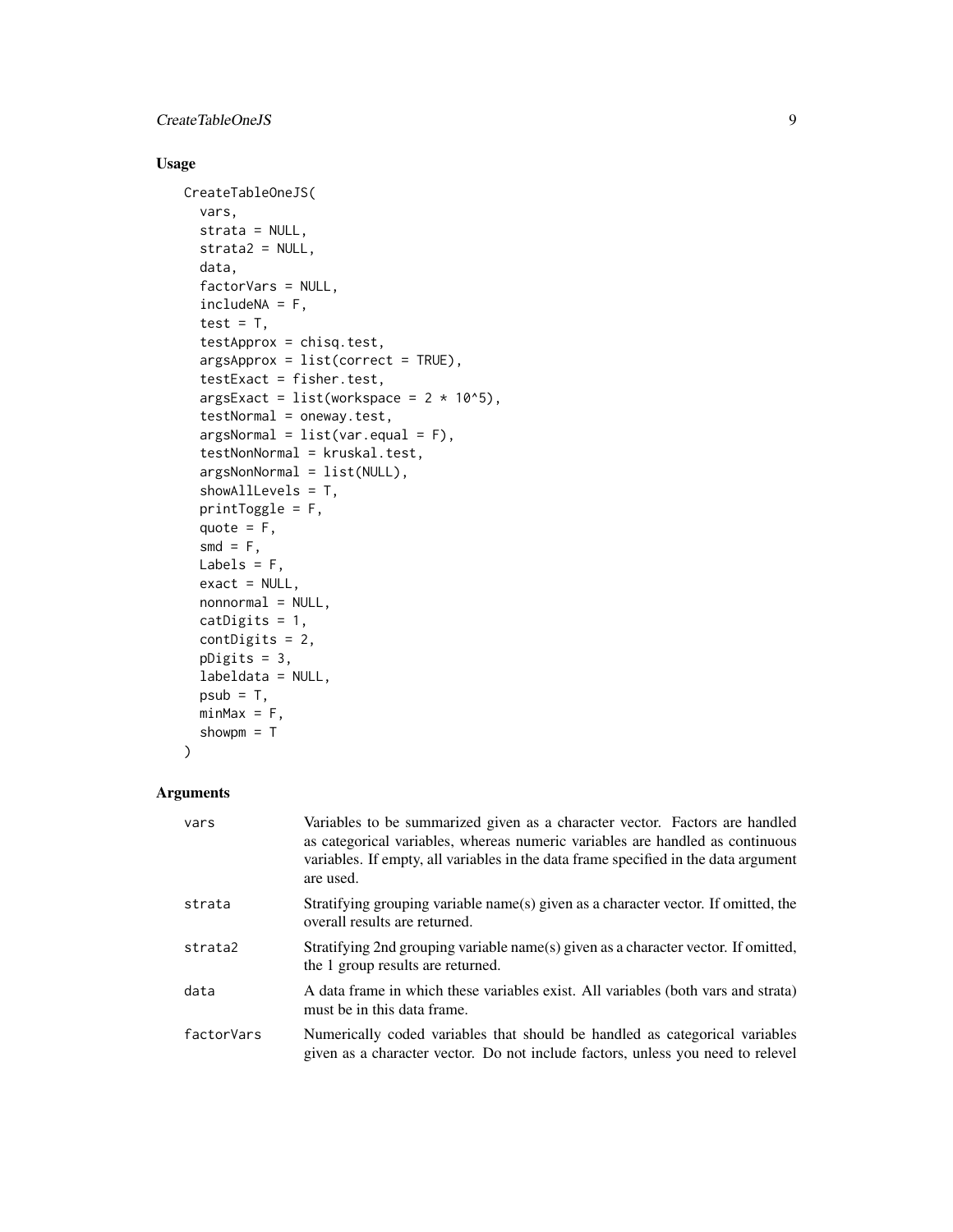|               | them by removing empty levels. If omitted, only factors are considered cate-<br>gorical variables. The variables specified here must also be specified in the vars<br>argument.                                                                         |
|---------------|---------------------------------------------------------------------------------------------------------------------------------------------------------------------------------------------------------------------------------------------------------|
| includeNA     | If TRUE, NA is handled as a regular factor level rather than missing. NA is<br>shown as the last factor level in the table. Only effective for categorical vari-<br>ables., Default: F                                                                  |
| test          | If TRUE, as in the default and there are more than two groups, groupwise com-<br>parisons are performed, Default: T                                                                                                                                     |
| testApprox    | A function used to perform the large sample approximation based tests. The<br>default is chisq.test. This is not recommended when some of the cell have small<br>counts like fewer than 5, Default: chisq.test                                          |
| argsApprox    | A named list of arguments passed to the function specified in testApprox. The<br>default is list(correct = TRUE), which turns on the continuity correction for<br>chisq.test, Default: list(correct = TRUE)                                             |
| testExact     | A function used to perform the exact tests. The default is fisher.test. If the cells<br>have large numbers, it will fail because of memory limitation. In this situation,<br>the large sample approximation based should suffice., Default: fisher.test |
| argsExact     | A named list of arguments passed to the function specified in testExact. The de-<br>fault is list(workspace = $2 * 102$ ), which specifies the memory space allocated<br>for fisher.test, Default: list(workspace = $2 * 10^{6}$ )                      |
| testNormal    | A function used to perform the normal assumption based tests. The default is<br>oneway, test. This is equivalent of the t-test when there are only two groups,<br>Default: oneway.test                                                                  |
| argsNormal    | A named list of arguments passed to the function specified in testNormal. The<br>default is list(var.equal = TRUE), which makes it the ordinary ANOVA that<br>assumes equal variance across groups., Default: $list(var.equal = F)$                     |
| testNonNormal | A function used to perform the nonparametric tests. The default is kruskal.test<br>(Kruskal-Wallis Rank Sum Test). This is equivalent of the wilcox.test (Man-<br>Whitney U test) when there are only two groups, Default: kruskal.test                 |
| argsNonNormal | A named list of arguments passed to the function specified in testNonNormal.<br>The default is list(NULL), which is just a placeholder., Default: list(NULL)                                                                                            |
| showAllLevels | Whether to show all levels. FALSE by default, i.e., for 2-level categorical vari-<br>ables, only the higher level is shown to avoid redundant information., Default:<br>T                                                                               |
| printToggle   | Whether to print the output. If FALSE, no output is created, and a matrix is<br>invisibly returned., Default: F                                                                                                                                         |
| quote         | Whether to show everything in quotes. The default is FALSE. If TRUE, every-<br>thing including the row and column names are quoted so that you can copy it to<br>Excel easily, Default: F                                                               |
| smd           | If TRUE, as in the default and there are more than two groups, standardized<br>mean differences for all pairwise comparisons are calculated, Default: F                                                                                                 |
| Labels        | Use Label, Default: F                                                                                                                                                                                                                                   |
| exact         | A character vector to specify the variables for which the p-values should be those<br>of exact tests. By default all p-values are from large sample approximation tests<br>(chisq.test)., Default: NULL                                                 |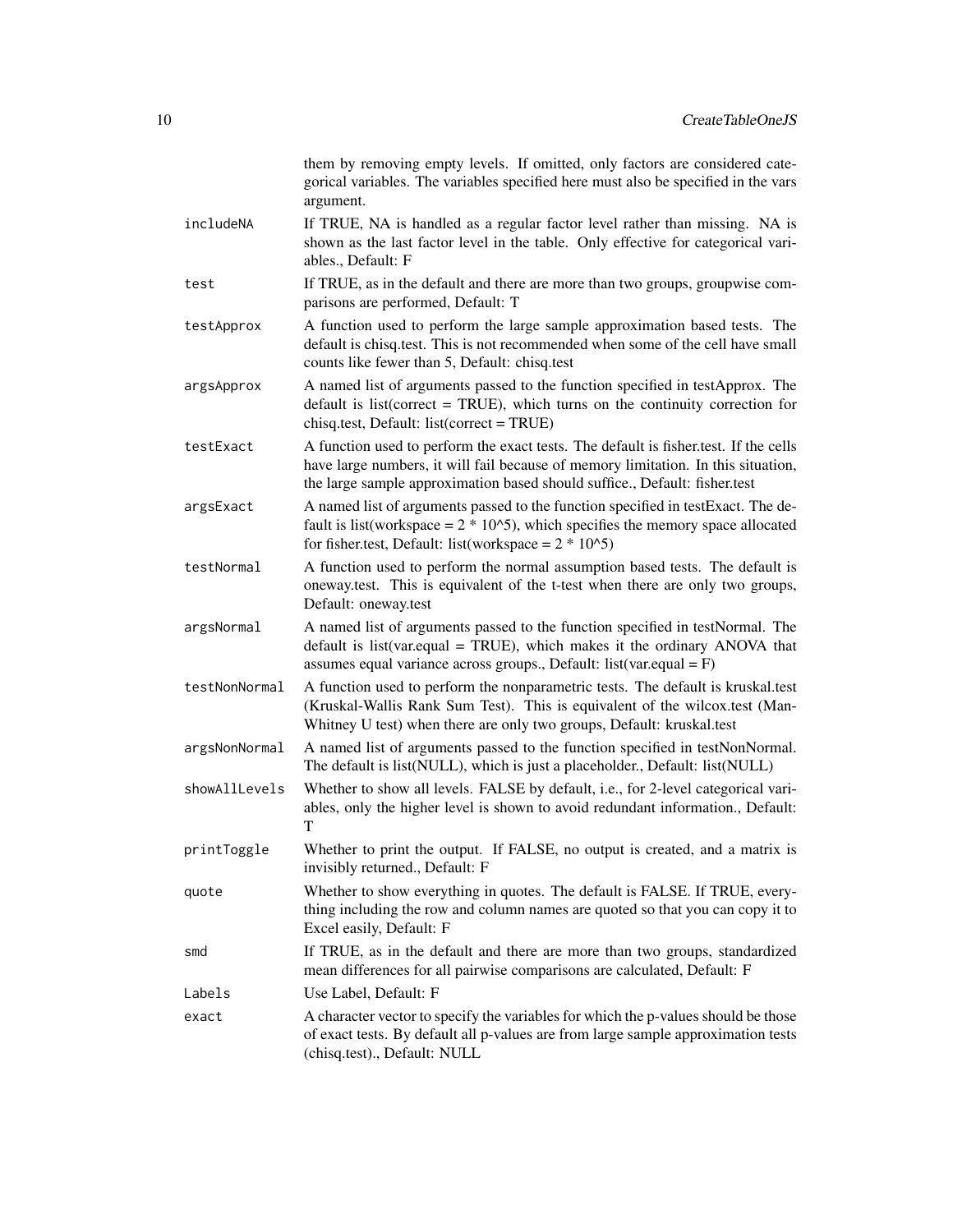<span id="page-10-0"></span>

| nonnormal  | A character vector to specify the variables for which the p-values should be those<br>of nonparametric tests. By default all p-values are from normal assumption-<br>based tests (oneway.test)., Default: NULL |
|------------|----------------------------------------------------------------------------------------------------------------------------------------------------------------------------------------------------------------|
| catDigits  | Number of digits to print for proportions. Default: 1                                                                                                                                                          |
| contDigits | Number of digits to print for continuous variables. Default 2.                                                                                                                                                 |
| pDigits    | Number of digits to print for p-values (also used for standardized mean differ-<br>ences), Default: 3                                                                                                          |
| labeldata  | labeldata to use, Default: NULL                                                                                                                                                                                |
| psub       | show sub-group p-values, Default: F                                                                                                                                                                            |
| minMax     | Whether to use $[\text{min,max}]$ instead of $[p25,p75]$ for nonnormal variables. The<br>default is FALSE.                                                                                                     |
| showpm     | Logical, show normal distributed continuous variables as Mean $\pm$ SD. Default:<br>т                                                                                                                          |

# Details

DETAILS

## Value

A matrix object containing what you see is also invisibly returned. This can be assinged a name and exported via write.csv.

## Examples

```
library(survival)
CreateTableOneJS(vars = names(lung), strata = "sex", data = lung)
```
extractAIC.coxme *extractAIC.coxme: Extract AIC from coxme.object*

## Description

Extract AIC from coxme.object

## Usage

```
## S3 method for class 'coxme'
extractAIC(fit, scale = NULL, k = 2, ...)
```
## Arguments

| fit       | coxme.object                                                                                                |
|-----------|-------------------------------------------------------------------------------------------------------------|
| scale     | NULL                                                                                                        |
| k         | numeric specifying the 'weight' of the equivalent degrees of freedom $(=:$ edf)<br>part in the AIC formula. |
| $\ddotsc$ | further arguments (currently unused in base R).                                                             |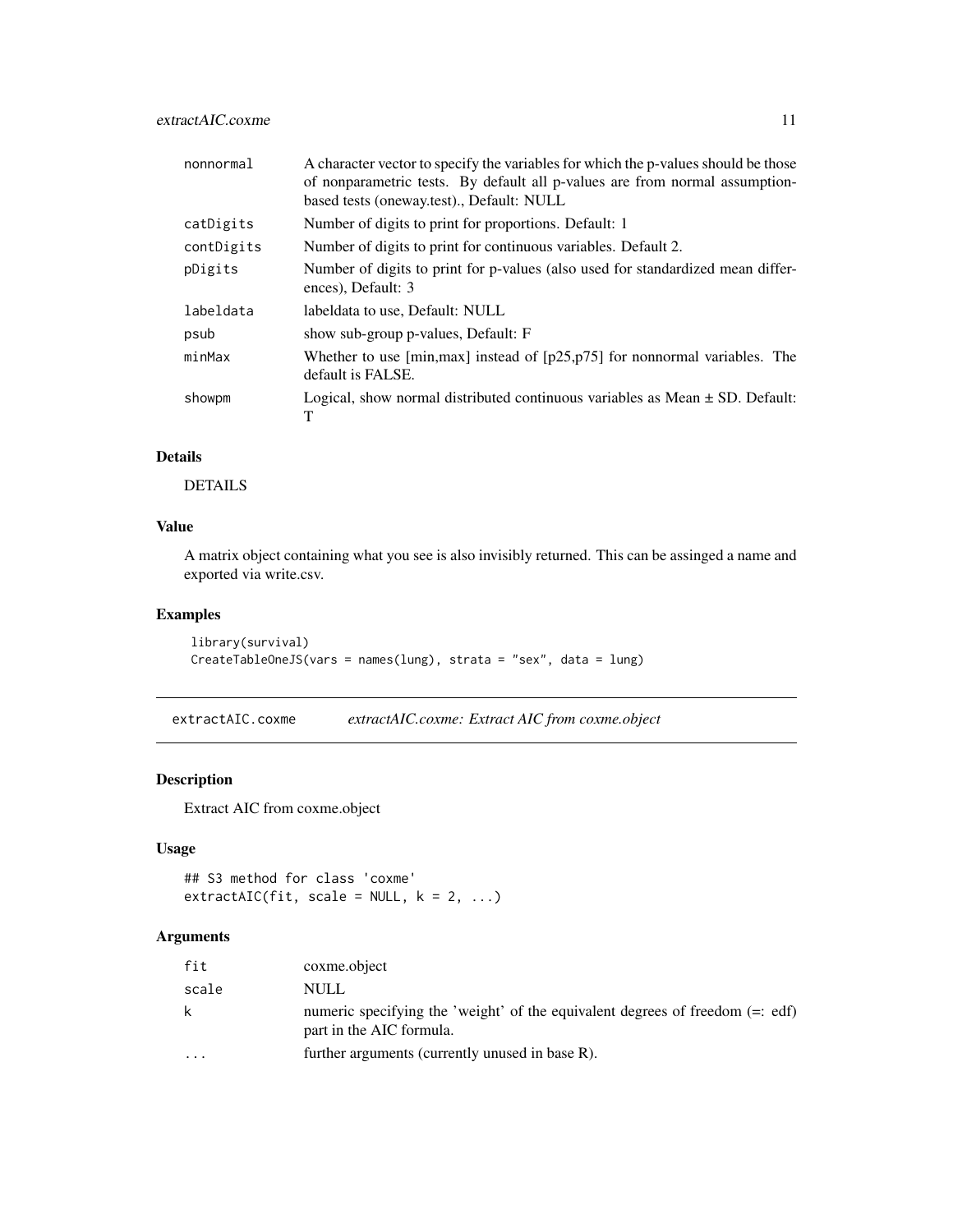## Details

DETAILS

#### Value

AIC(Integreted, Penalized)

#### Examples

```
library(coxme)
fit <- coxme(Surv(time, status) ~ ph.ecog + age + (1|inst), lung)
extractAIC(fit)
```
geeExp *geeExp: transform the unit of coefficients (internal function)*

#### Description

Transform the unit of coefficients to "Coeff", "OR" or "RR"

#### Usage

```
geeExp(gee.coef, family = "binomial", dec)
```
## Arguments

| gee.coef | geeUni object.                                                                           |
|----------|------------------------------------------------------------------------------------------|
| family   | Family: "gaussian", "binomial", "poisson", "quasipoisson", etc, Default: 'bi-<br>nomial' |
| dec      | Decimal point                                                                            |

## Details

DETAILS

# Value

The transforemed coefficients(95

```
library(geepack)
data(dietox)
dietox$Cu <- as.factor(dietox$Cu)
gee.uni <- geeUni("Weight", c("Time", "Cu"), data = dietox, id.vec = dietox$Pig,
                 family = "gaussian", cor.type = "exchangeable")
gee.exp <- geeExp(gee.uni, "binomial", 2)
```
<span id="page-11-0"></span>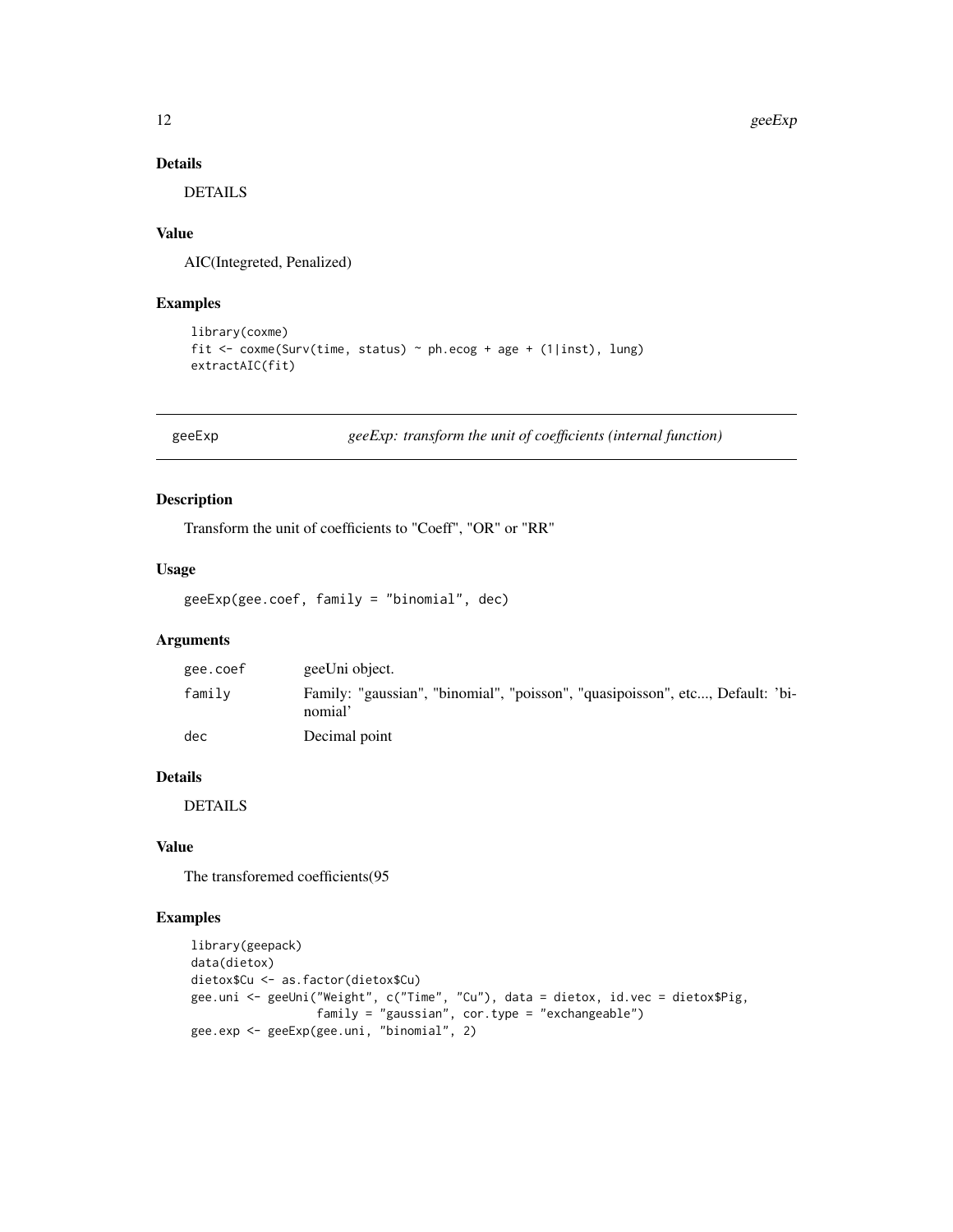<span id="page-12-0"></span>geeglm.display *geeglm.display*

## Description

Make gee results from "geeglm" object

## Usage

```
geeglm.display(geeglm.obj, decimal = 2)
```
## Arguments

| geeglm.obj | "geeglm" object     |
|------------|---------------------|
| decimal    | Decimal, Default: 2 |

## Details

DETAILS

# Value

List: caption, main table, metrics table

# See Also

[data.table-package](#page-0-0) [complete.cases](#page-0-0)

```
library(geepack)
data(dietox)
dietox$Cu <- as.factor(dietox$Cu)
gee01 <- geeglm (Weight ~ Time + Cu , id =Pig, data = dietox,
              family=gaussian,corstr="ex")
geeglm.display(gee01)
```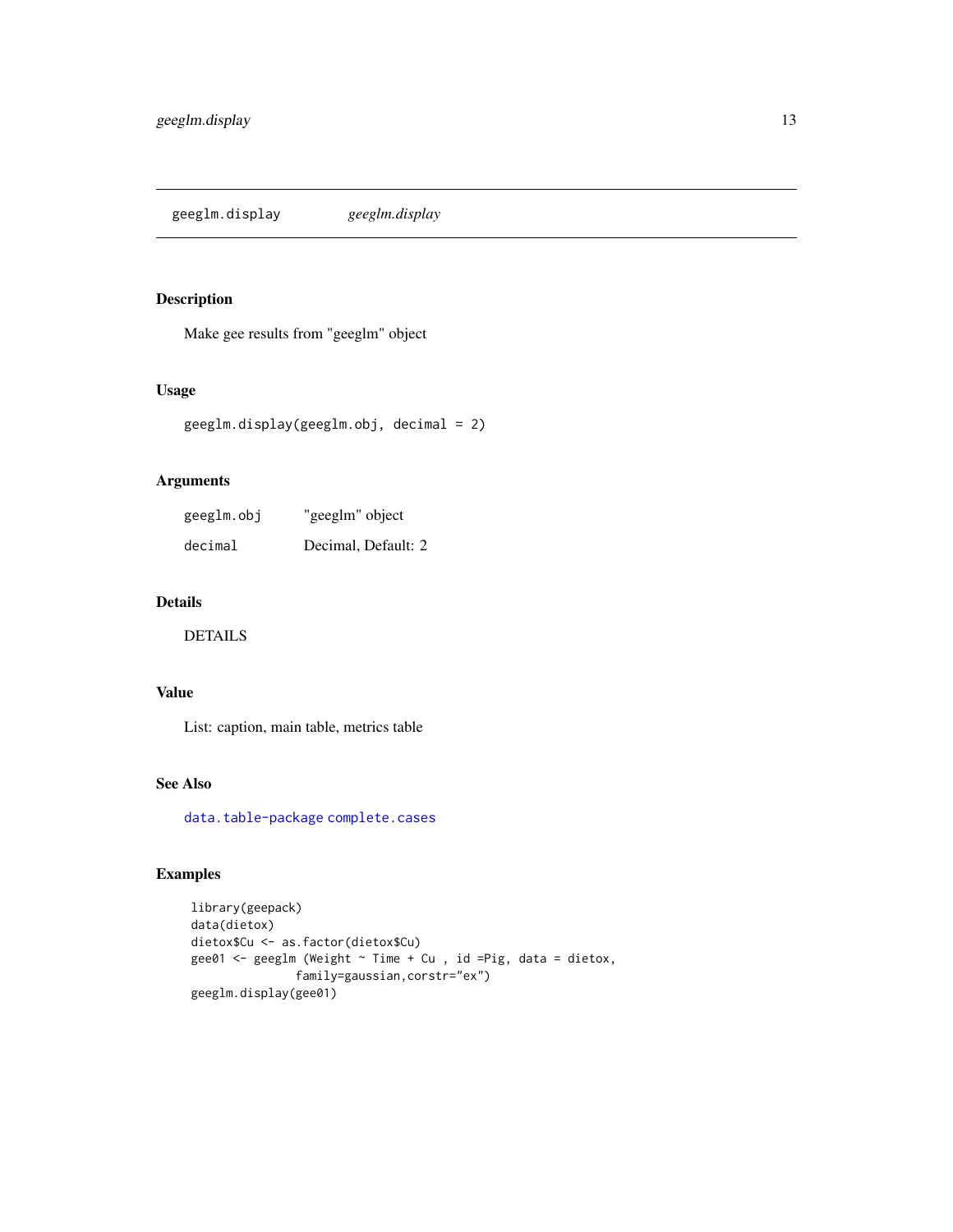<span id="page-13-0"></span>

Extract the coefficients of univariate gee using geeglm function (geepack package).

## Usage

```
geeUni(y, x, data, id.vec, family, cor.type = "exchangeable")
```
## Arguments

| y        | Dependant variable                                             |
|----------|----------------------------------------------------------------|
| x        | Independent variable                                           |
| data     | Data                                                           |
| id.vec   | Vector of id (should be ordered)                               |
| family   | Family: "gaussian", "binomial", "poisson", "quasipoisson", etc |
| cor.type | Correlation structure, Default: 'exchangeable'                 |

## Details

# DETAILS

## Value

coefficient, standard error, p-value

```
library(geepack)
data(dietox)
dietox$Cu <- as.factor(dietox$Cu)
gee.uni <- geeUni("Weight", "Time", data = dietox, id.vec = dietox$Pig,
                 family = "gaussian", cor.type = "exchangeable")
```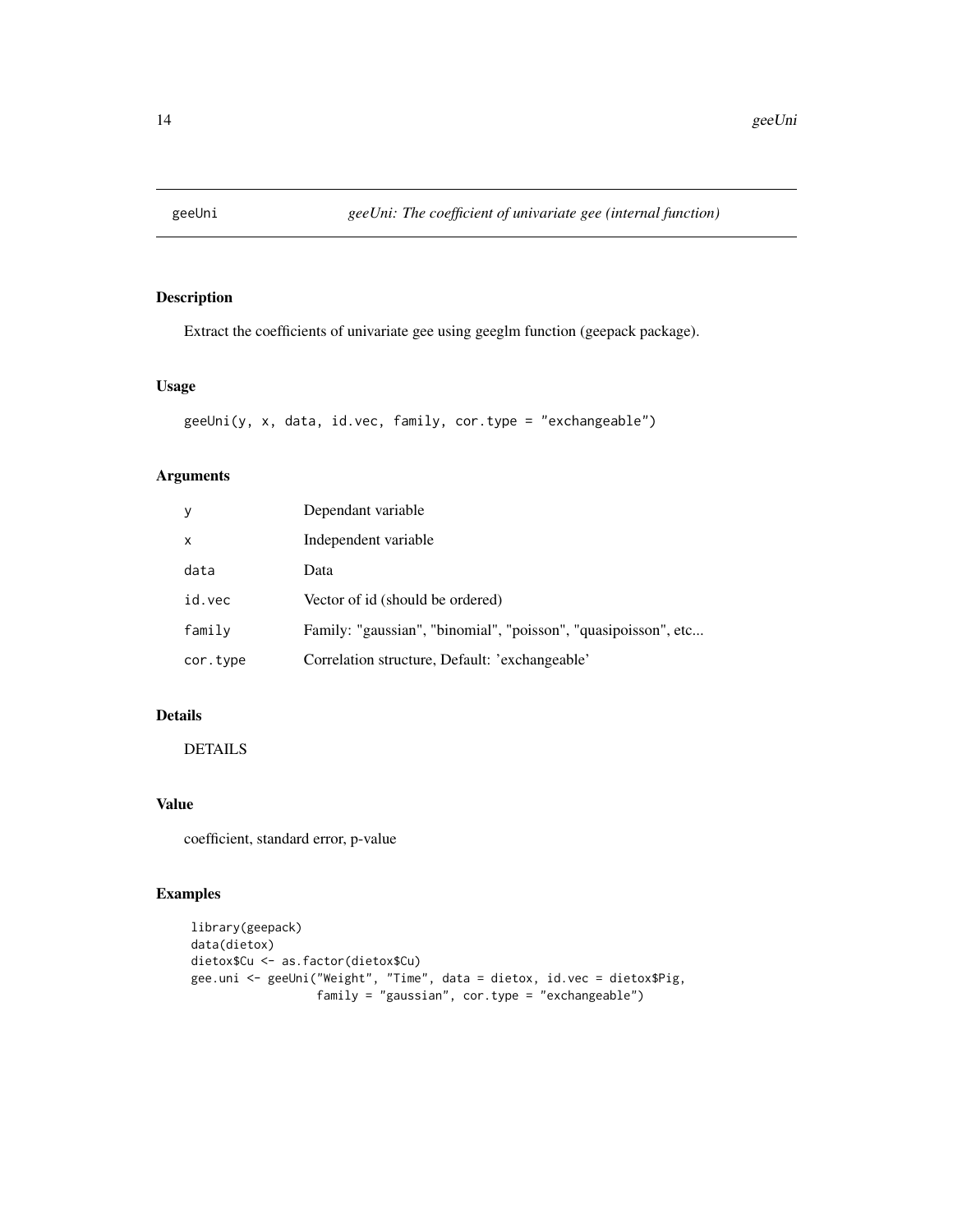<span id="page-14-0"></span>glmshow.display *glmshow.display: Show summary table of glm object.*

## Description

Show summary table of glm object(regression, logistic).

## Usage

```
glmshow.display(glm.object, decimal = 2)
```
## Arguments

| glm.object | glm.object         |
|------------|--------------------|
| decimal    | digits, Default: 2 |

## Details

DETAILS

# Value

table

#### See Also

[glm](#page-0-0)

# Examples

glmshow.display(glm(mpg  $\sim$  wt + qsec, data = mtcars))

| LabelepiDisplay | LabelepiDisplay: Apply label information to epiDisplay object using |
|-----------------|---------------------------------------------------------------------|
|                 | label data                                                          |

## Description

Apply label information to epiDisplay.object using label data

## Usage

```
LabelepiDisplay(epiDisplay.obj, label = F, ref)
```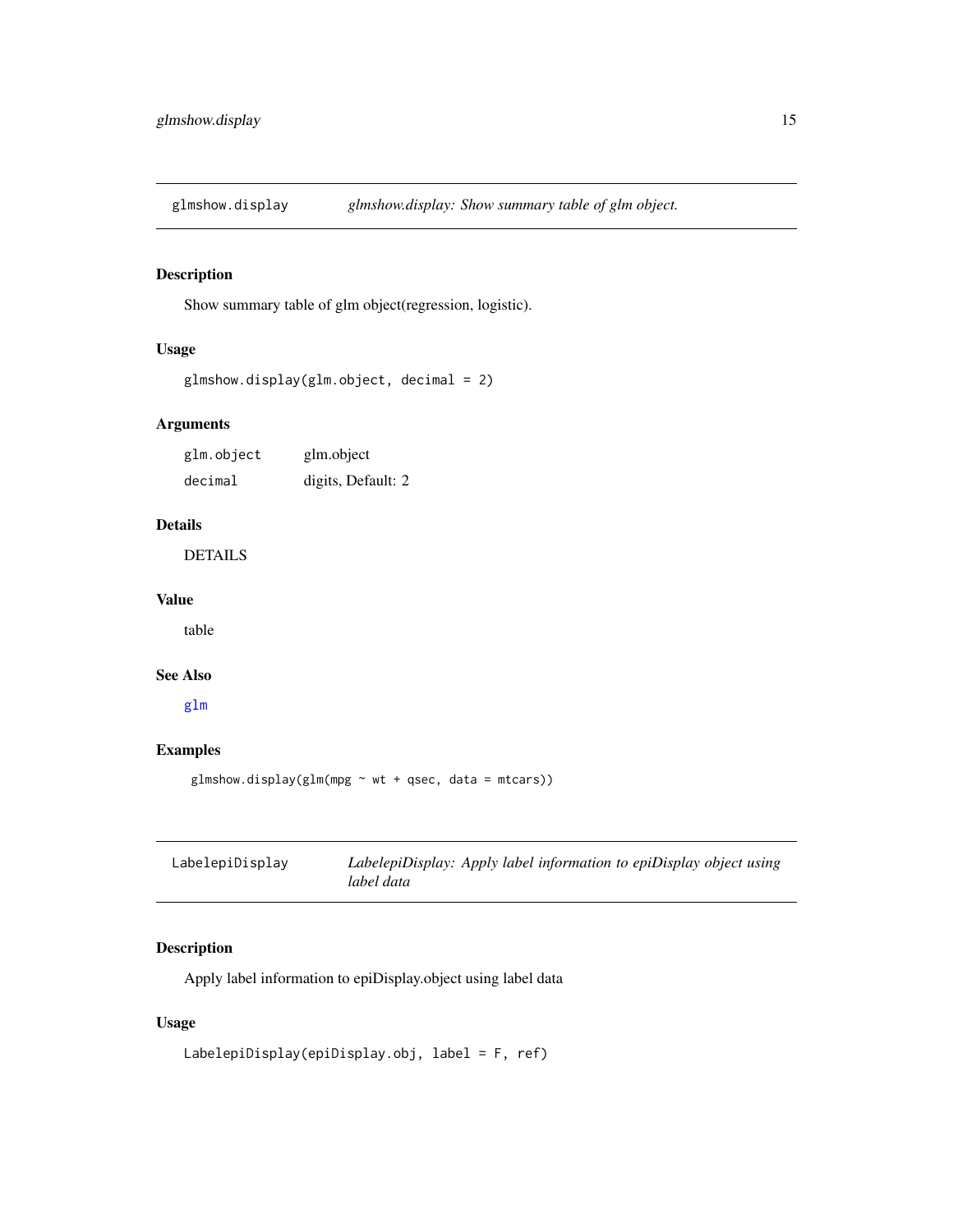## Arguments

|       | epiDisplay.obj epiDisplay.object or glmshow.object |
|-------|----------------------------------------------------|
| label | Apply label information. Default: F                |
| ref   | Label data made by mk. lev function                |

# Details

DETAILS

## Value

epiDisplay.object with label information

# Examples

```
fit \leq glm(Sepal.Length \sim Sepal.Width + Species, data = iris)
fit.table <- glmshow.display(fit)
iris.label <- mk.lev(iris)
LabelepiDisplay(fit.table, label = TRUE, ref = iris.label)
```

| LabeljsCox | LabeljsCox: Apply label information to cox2.display object using la- |
|------------|----------------------------------------------------------------------|
|            | bel data                                                             |

## Description

Apply label information to cox2.display object using label data

# Usage

```
LabeljsCox(obj, ref)
```
## Arguments

| obi | cox2.display object                 |
|-----|-------------------------------------|
| ref | Label data made by mk. lev function |

## Details

DETAILS

#### Value

cox2.display object with label information

<span id="page-15-0"></span>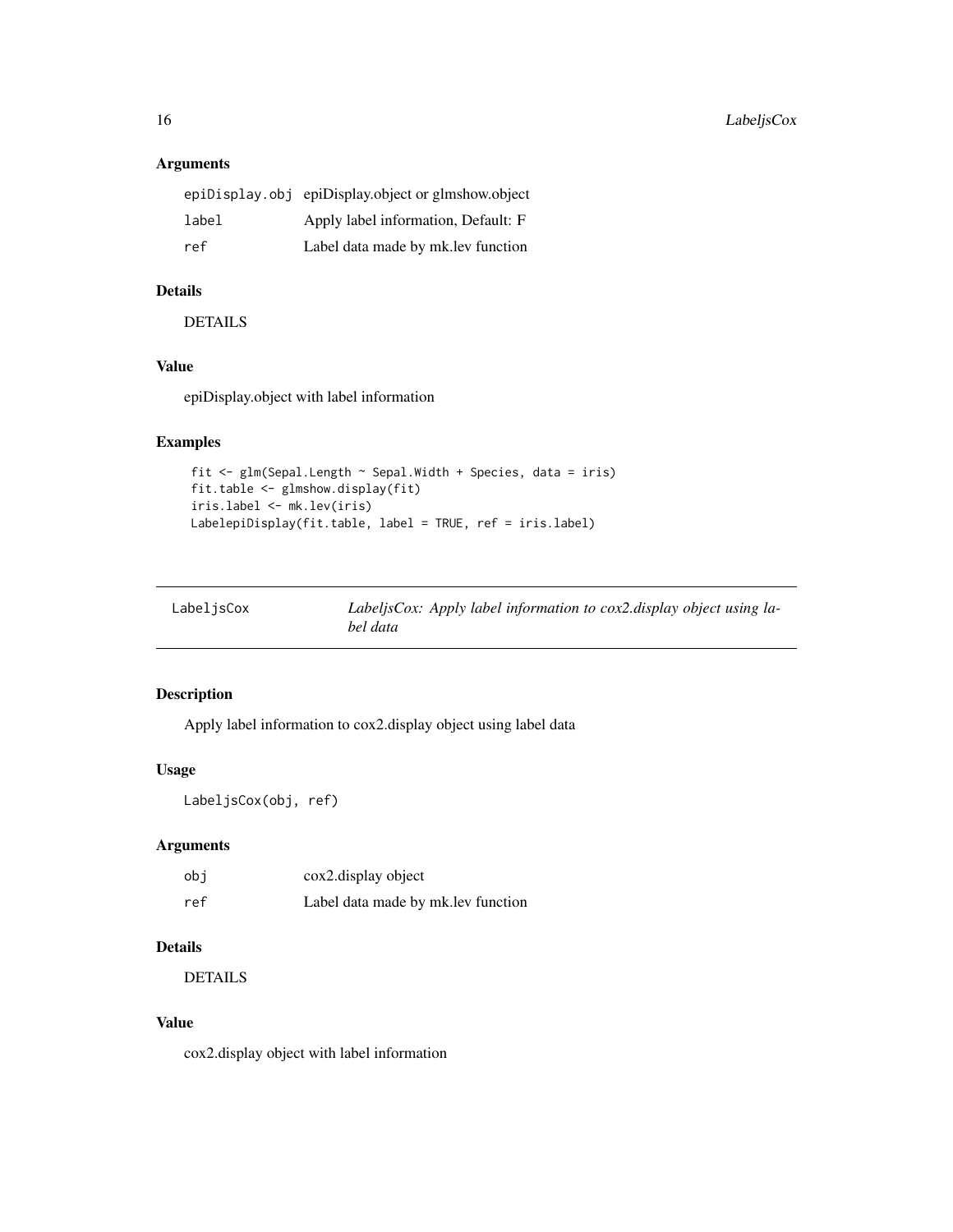## <span id="page-16-0"></span>LabeljsGeeglm 17

## Examples

```
library(survival)
fit <- coxph(Surv(time, status) ~ sex + ph.ecog + ph.karno + cluster(inst),
             data = lung, model = TRUE)
fit.table <- cox2.display(fit)
lung.label <- mk.lev(lung)
LabeljsCox(fit.table, ref = lung.label)
```

| LabelisGeeglm | LabeljsGeeglm: Apply label information to geeglm.display object us- |
|---------------|---------------------------------------------------------------------|
|               | ing label data                                                      |

## Description

Apply label information to geeglm.display object using label data

## Usage

LabeljsGeeglm(obj, ref)

#### Arguments

| obi | geeglm.display object               |
|-----|-------------------------------------|
| ref | Label data made by mk. lev function |

## Details

DETAILS

## Value

geeglm.display object with label information

```
library(geepack);library(jstable)
data(dietox)
dietox$Cu <- as.factor(dietox$Cu)
gee01 <- geeglm (Weight ~ Time + Cu , id =Pig, data = dietox,
              family=gaussian,corstr="ex")
g1 <- geeglm.display(gee01)
LabeljsGeeglm(g1, ref = mk.lev(dietox))
```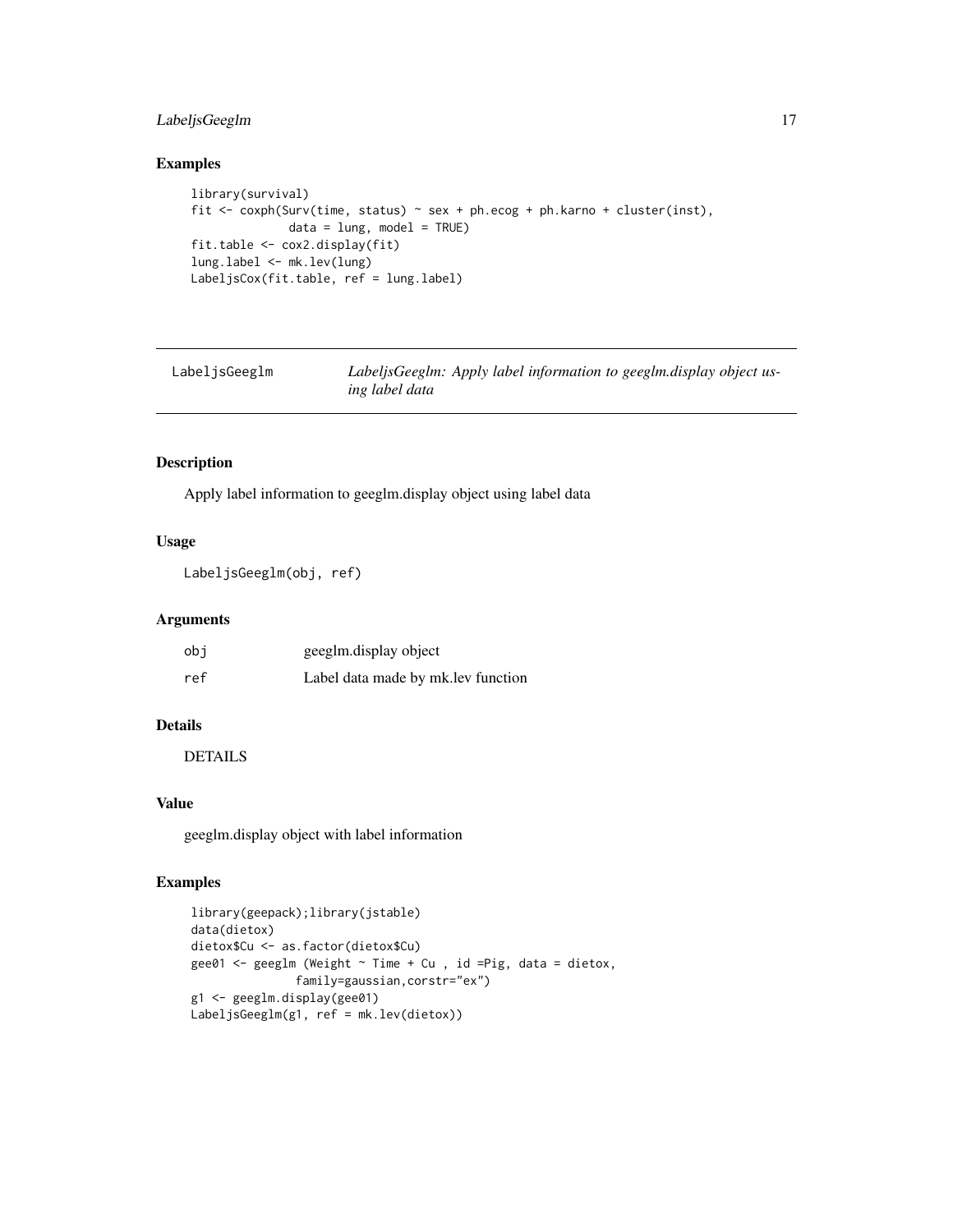<span id="page-17-0"></span>

Apply label information to metric object of jstable using label data

#### Usage

```
LabeljsMetric(obj.metric, ref)
```
## Arguments

| obj.metric | metric of lmer.display, coxme.display |
|------------|---------------------------------------|
| ref        | Label data made by mk. lev function   |

# Details

DETAILS

#### Value

metric of lmer.display, coxme.display with label information

## Examples

```
library(coxme)
fit \le coxme(Surv(time, status) \sim sex + ph.ecog + ph.karno + (1|inst) +(1|sex), lung)
fit.table <- coxme.display(fit)
lung.label <- mk.lev(lung)
LabeljsTable(fit.table$table, ref = lung.label)
LabeljsRanef(fit.table$ranef, ref = lung.label)
LabeljsMetric(fit.table$metric, ref = lung.label)
```

| LabeljsMixed | LabeljsMixed: Apply label information to jstable object using label |  |  |  |  |
|--------------|---------------------------------------------------------------------|--|--|--|--|
|              | data                                                                |  |  |  |  |

## Description

Apply label information to object of jstable using label data

#### Usage

LabeljsMixed(obj, ref)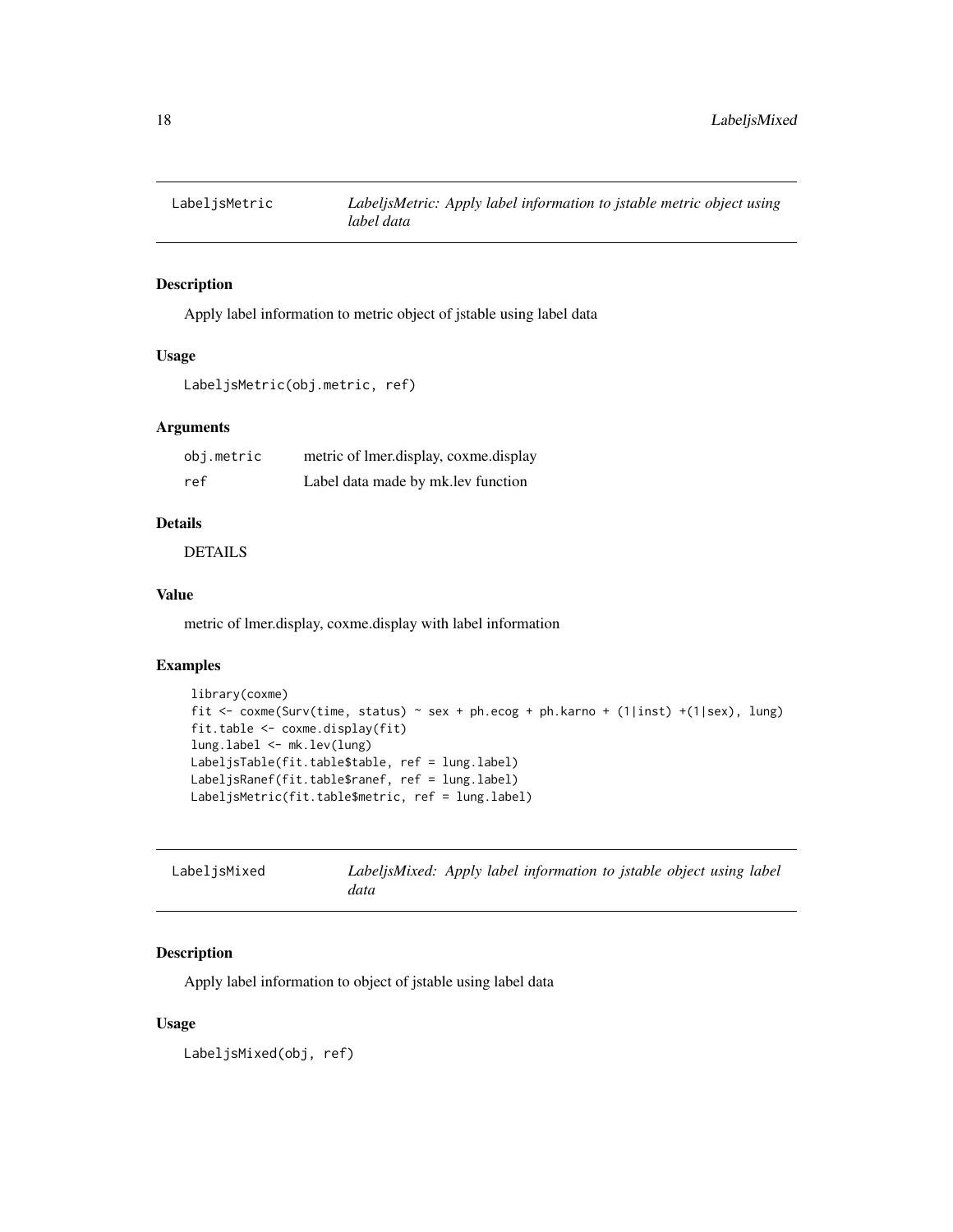## <span id="page-18-0"></span>LabeljsRanef 19

## Arguments

| obi | lmer.display, coxme.display         |
|-----|-------------------------------------|
| ref | Label data made by mk. lev function |

# Details

**DETAILS** 

## Value

lmer.display, coxme.display with label information

## Examples

```
library(coxme)
fit <- coxme(Surv(time, status) ~ sex + ph.ecog + ph.karno + (1|inst) +(1|sex), lung)
fit.table <- coxme.display(fit)
lung.label <- mk.lev(lung)
LabeljsMixed(fit.table, ref = lung.label)
```

| LabeljsRanef | LabeljsRanef: Apply label information to jstable random effect object |
|--------------|-----------------------------------------------------------------------|
|              | using label data                                                      |

## Description

Apply label information to ranef object of jstable using label data

## Usage

LabeljsRanef(obj.ranef, ref)

## Arguments

| obj.ranef | ranef of lmer.display, coxme.display, cox2.display |
|-----------|----------------------------------------------------|
| ref       | Label data made by mk. lev function                |

## Details

DETAILS

## Value

ranef of lmer.display, coxme.display, cox2.display with label information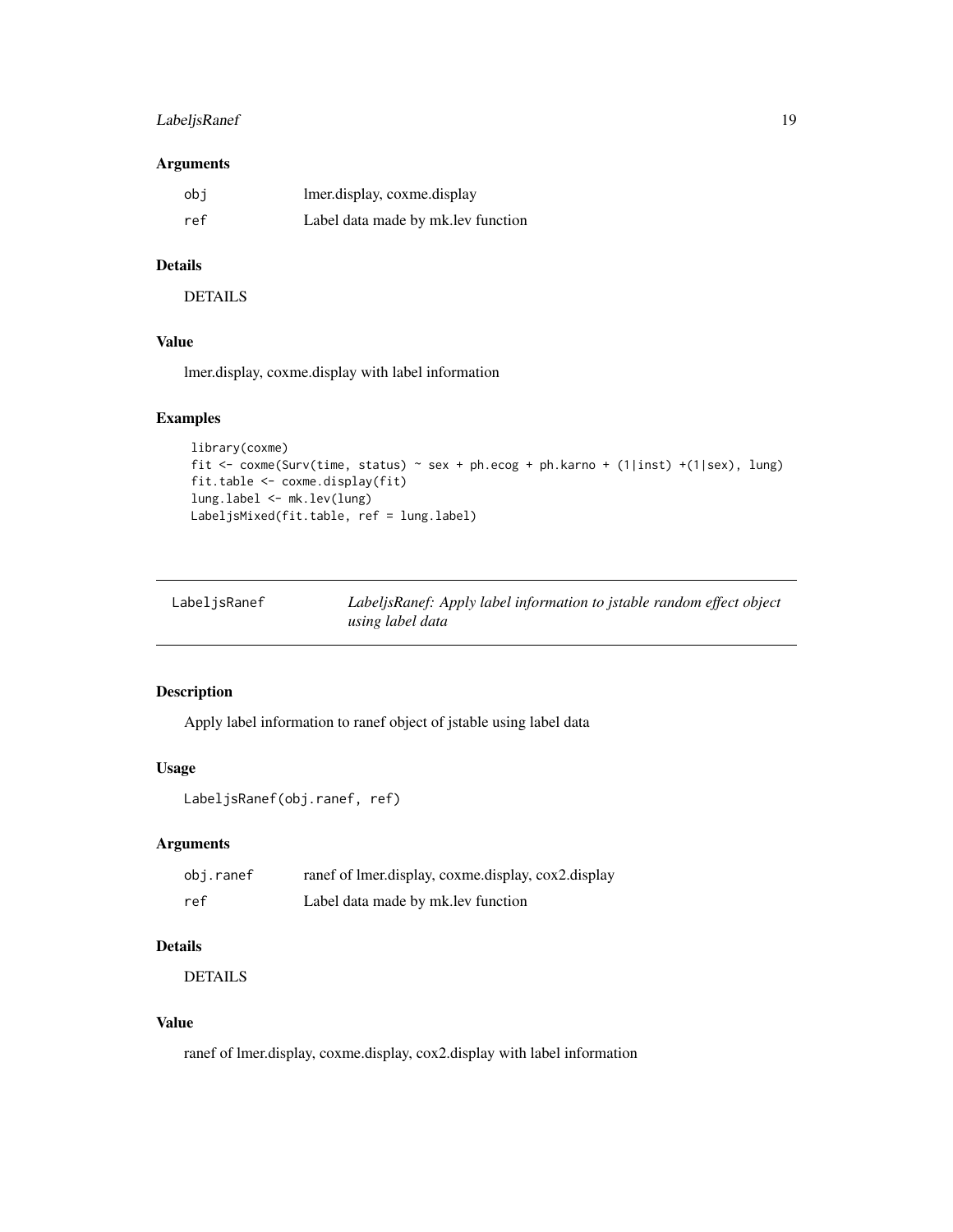## Examples

```
library(coxme)
fit <- coxme(Surv(time, status) ~ sex + ph.ecog + ph.karno + (1|inst) +(1|sex), lung)
fit.table <- coxme.display(fit)
lung.label <- mk.lev(lung)
LabeljsTable(fit.table$table, ref = lung.label)
LabeljsRanef(fit.table$ranef, ref = lung.label)
```

| LabelisTable | LabeljsTable: Apply label information to jstable object using label |  |  |  |  |
|--------------|---------------------------------------------------------------------|--|--|--|--|
|              | data                                                                |  |  |  |  |

## Description

Apply label information to table of geeglm.display, lmer.display, coxme.display using label data

#### Usage

```
LabeljsTable(obj.table, ref)
```
#### Arguments

| obi.table | table of geeglm.display, lmer.display, coxme.display |
|-----------|------------------------------------------------------|
| ref       | Label data made by mk. lev function                  |

## Details

DETAILS

## Value

table of geeglm.display, lmer.display, coxme.display with label information

```
library(coxme)
fit <- coxme(Surv(time, status) ~ sex + ph.ecog + ph.karno + (1|inst) +(1|sex), lung)
fit.table <- coxme.display(fit)
lung.label <- mk.lev(lung)
LabeljsTable(fit.table$table, ref = lung.label)
```
<span id="page-19-0"></span>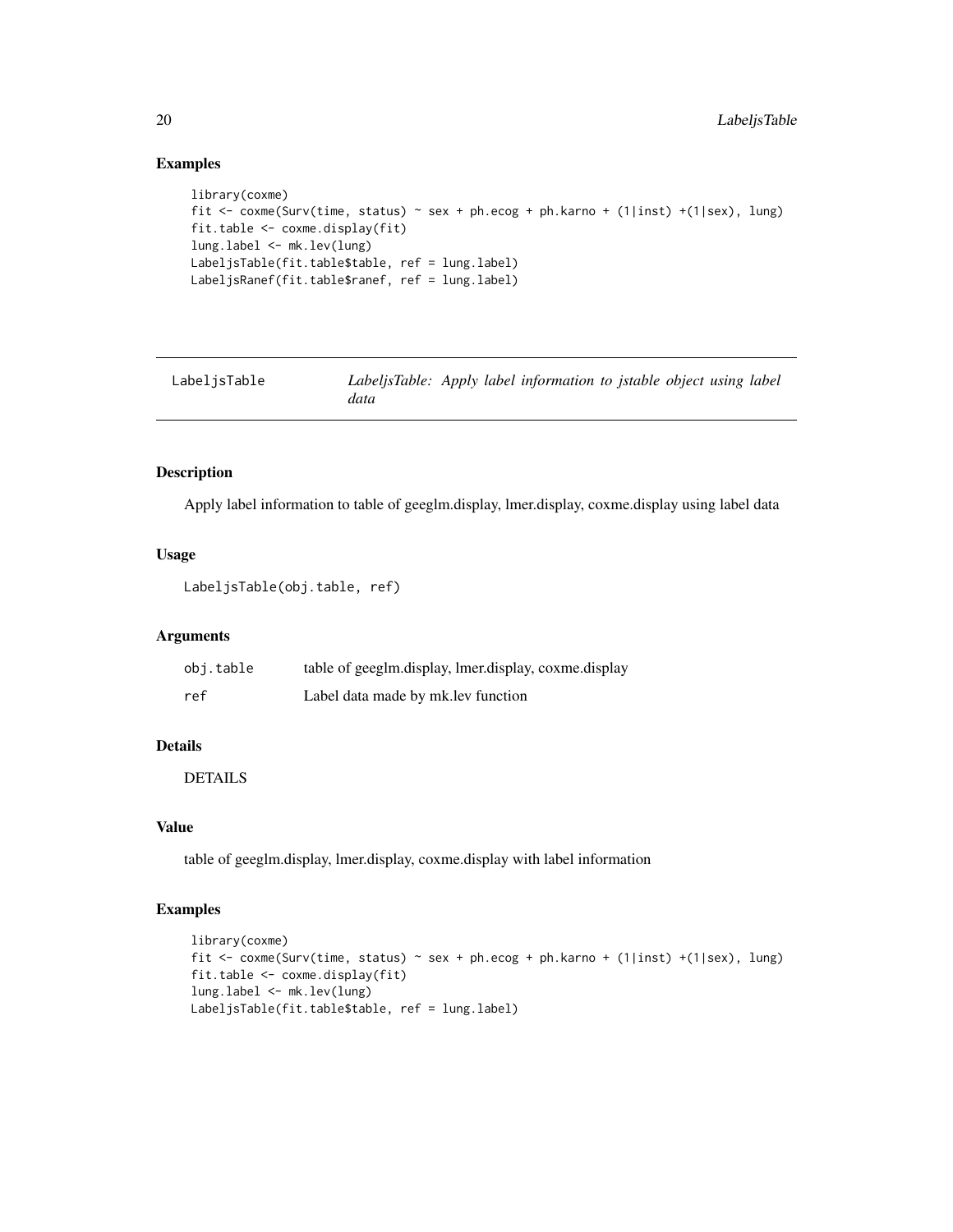<span id="page-20-0"></span>

Make mixed effect model results from "lmerMod" or "glmerMod" object (lme4 package)

#### Usage

```
lmer.display(lmerMod.obj, dec = 2, ci.ranef = F)
```
## Arguments

| lmerMod.obj | "ImerMod" or "glmerMod" object                          |
|-------------|---------------------------------------------------------|
| dec         | Decimal, Default: 2                                     |
| ci.ranef    | Show confidence interval of random effects?, Default: F |

## Details

DETAILS

## Value

Table: fixed & random effect

# Examples

```
library(geepack)
data(dietox)
dietox$Cu <- as.factor(dietox$Cu)
11 <- 1me4::1mer(Weight ~ Time + Cu + (1|Pig) + (1|Evit), data = dietox)
lmer.display(l1)
```

| Imer∟xp |  |
|---------|--|
|---------|--|

lmerExp *lmerExp: transform the unit of coefficients (internal function)*

#### Description

Transform the unit of coefficients to "Coeff", "OR" or "RR"

## Usage

lmerExp(lmer.coef, family = "binomial", dec)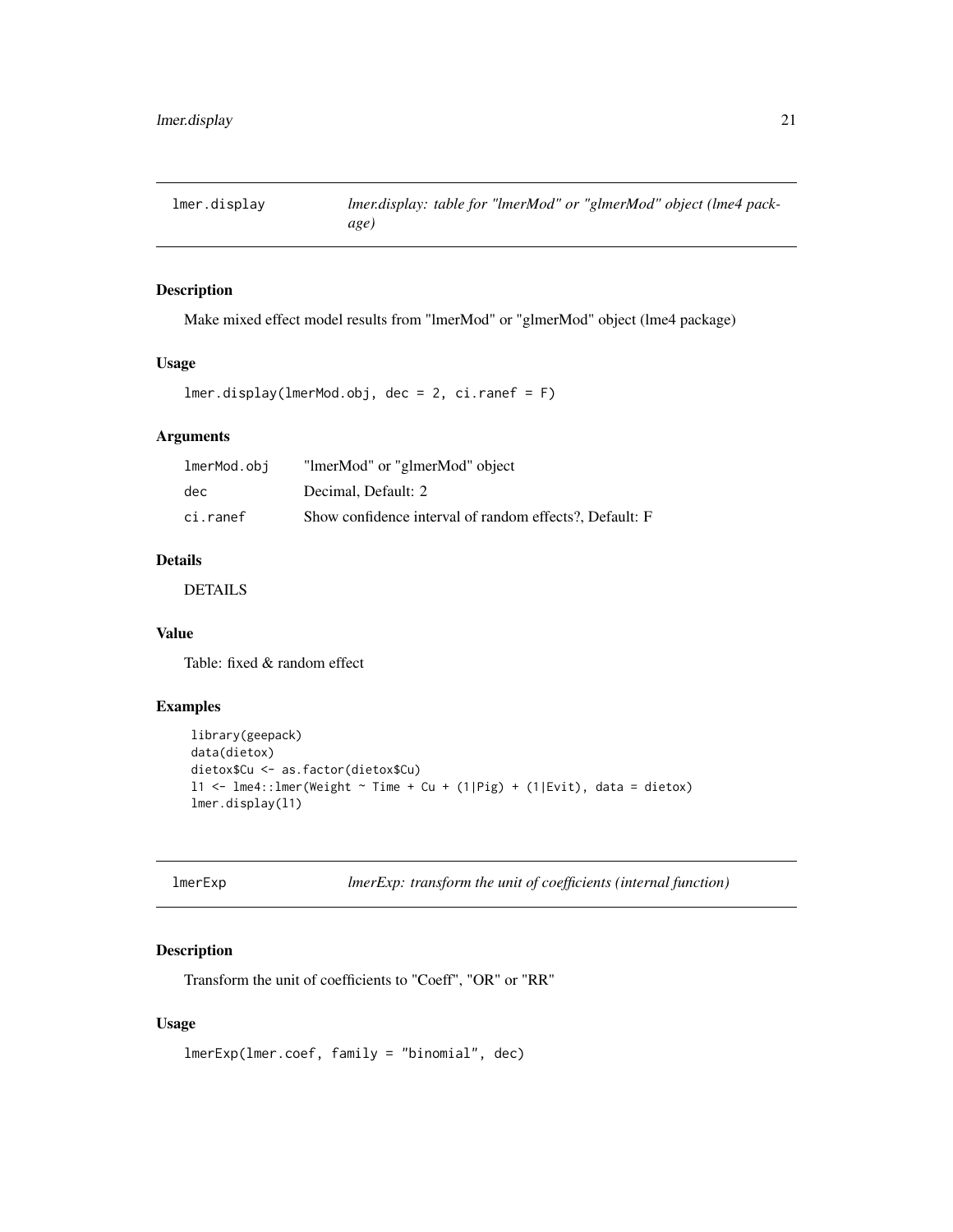# <span id="page-21-0"></span>Arguments

| lmer.coef | lmer coefficients.                                                                       |
|-----------|------------------------------------------------------------------------------------------|
| family    | Family: "gaussian", "binomial", "poisson", "quasipoisson", etc, Default: 'bi-<br>nomial' |
| dec       | Decimal point                                                                            |

# Details

DETAILS

# Value

The transforemed coefficients(95

# Examples

#EXAMPLE1

mk.lev *Export label and level: multiple variable*

## Description

Export label and level: multiple variable

# Usage

mk.lev(data)

## Arguments

data data

# Details

DETAILS

# Value

default label and level data

# Examples

mk.lev(iris)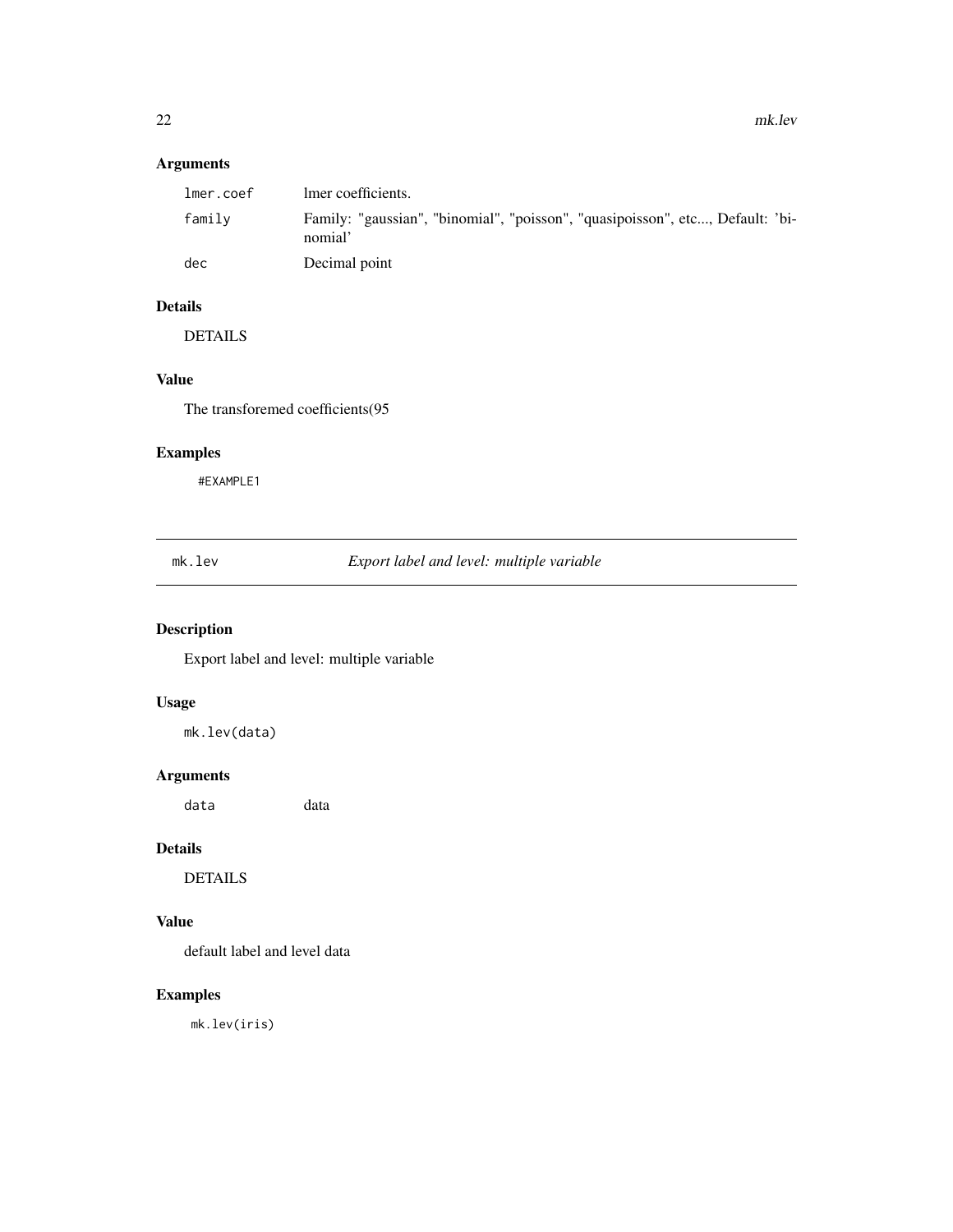<span id="page-22-0"></span>

Export label and level: one variable

## Usage

mk.lev.var(data, vname)

## Arguments

| data  | data                               |
|-------|------------------------------------|
| vname | variable to export label and level |

# Details

DETAILS

# Value

if continuous variable - (label, NA), categorical variable - (label, level)

## Examples

lapply(names(iris), function(x){jstable::mk.lev.var(iris, x)})

opt.data *datable option for data(DT package)*

# Description

DT::datatable option for data

#### Usage

opt.data(fname)

## Arguments

fname File name to download

## Details

DETAILS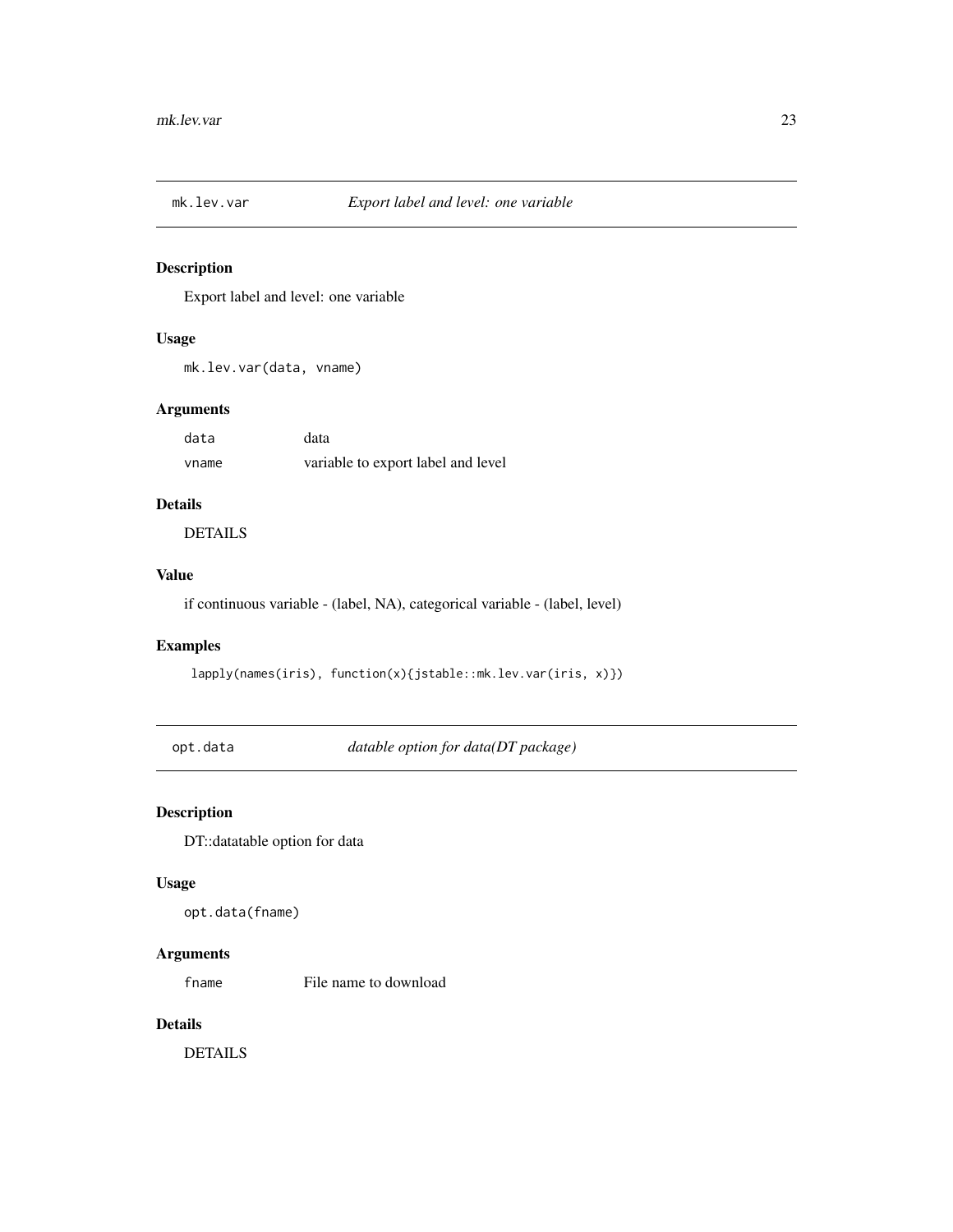## <span id="page-23-0"></span>Value

datatable option object

## Examples

opt.data("mtcars")

# opt.roc *datable option for ROC result(DT package)*

# Description

DT::datatable option for ROC result

# Usage

opt.roc(fname)

## Arguments

fname File name to download

## Details

DETAILS

# Value

datatable option object

## Examples

options = opt.roc("mtcars")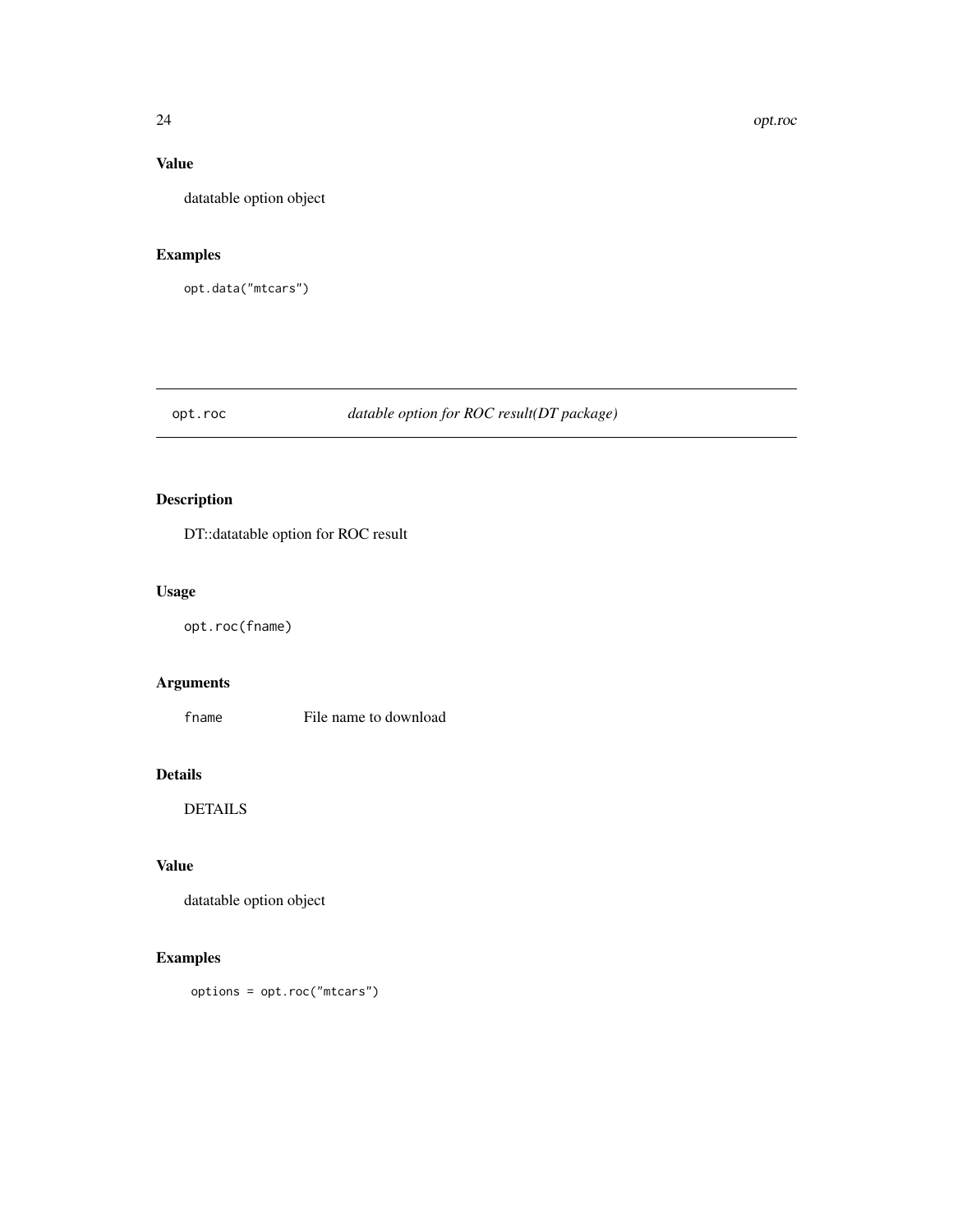<span id="page-24-0"></span>

Simple download DT::datatable option - No filter, No page

## Usage

```
opt.simpledown(fname)
```
## Arguments

fname File name to download

## Details

DETAILS

# Value

datatable option object

# Examples

options = opt.simpledown("mtcars")

opt.tb1 *datable option for table 1(DT package)*

# Description

DT::datatable option for table 1

#### Usage

opt.tb1(fname)

## Arguments

fname File name to download

## Details

DETAILS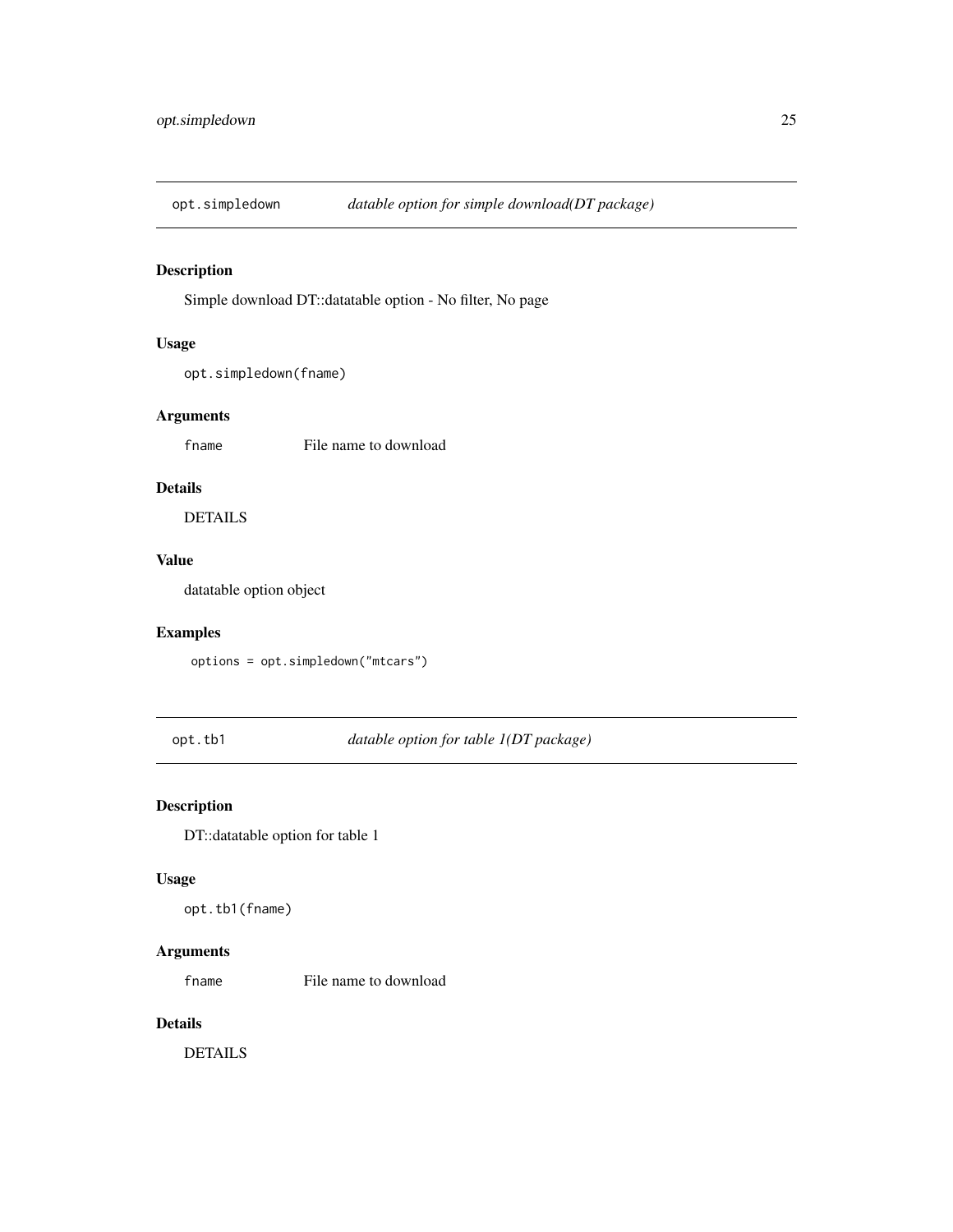## Value

datatable option object

## Examples

options = opt.tb1("mtcars")

# opt.tbreg *datable option for regression table(DT package)*

# Description

DT::datatable option for glm, gee(geepack package), lmer/glmer(lme4 package)

## Usage

opt.tbreg(fname)

## Arguments

fname File name to download

## Details

DETAILS

# Value

datatable option object

## Examples

options = opt.tbreg("mtcars")

<span id="page-25-0"></span>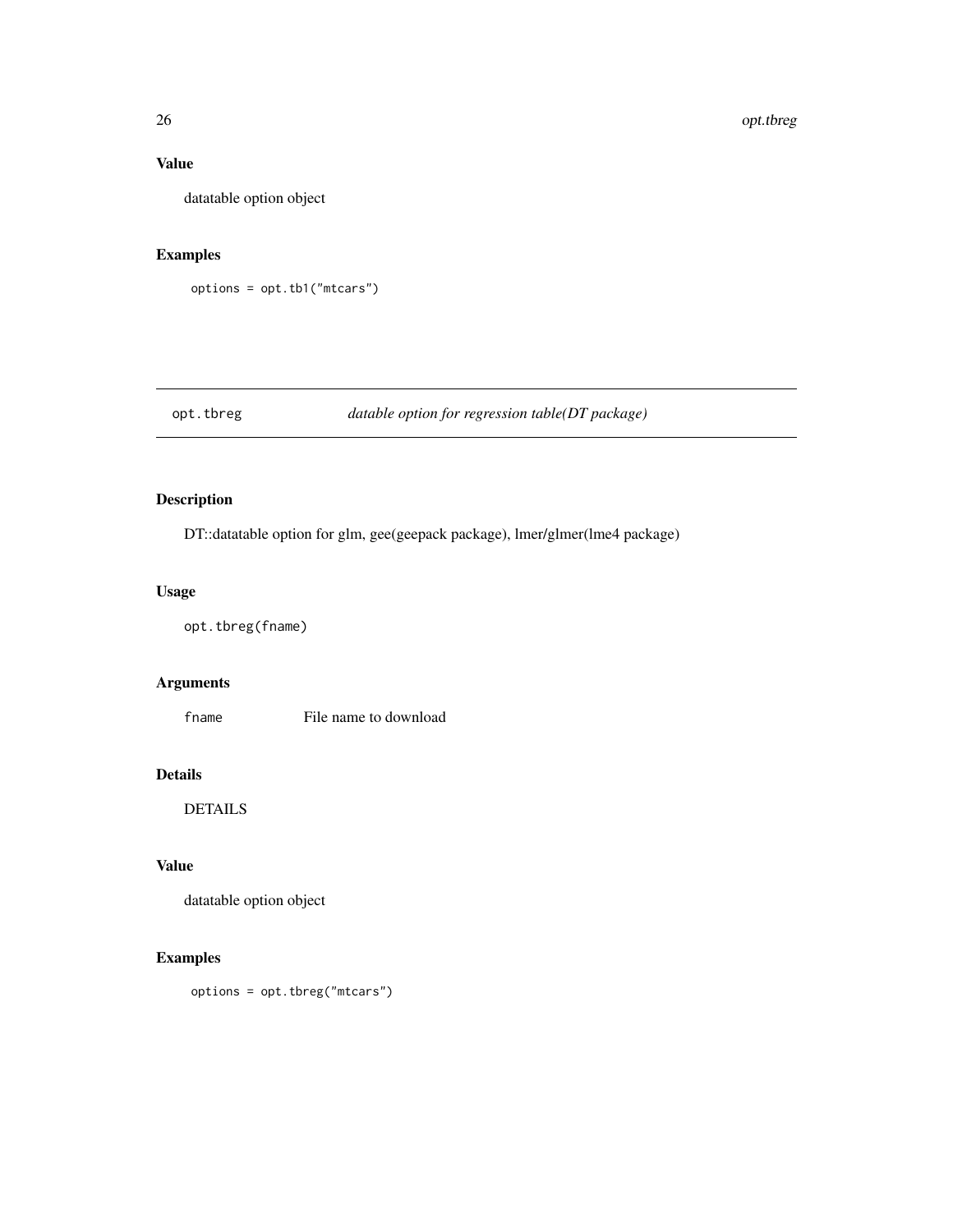<span id="page-26-0"></span>

Table for complex design cox model.

## Usage

```
svycox.display(svycoxph.obj, decimal = 2)
```
## Arguments

svycoxph.obj svycoxph.object decimal digit, Default: 2

#### Details

DETAILS

#### Value

List including table, metric, caption

#### See Also

#### [svycoxph](#page-0-0) [AIC](#page-0-0)

```
library(survival);data(pbc)
pbc$sex = factor(pbc$sex)
pbc$stage = factor(pbc$stage)
pbc$randomized<-with(pbc, !is.na(trt) & trt>0)
biasmodel<-glm(randomized~age*edema,data=pbc,family=binomial)
pbc$randprob<-fitted(biasmodel)
```

```
if (is.null(pbc$albumin)) pbc$albumin<-pbc$alb ##pre2.9.0
```

```
dpbc <- survey::svydesign(id=~1, prob=~randprob, strata=~edema, data=subset(pbc,randomized))
```

```
model <- survey::svycoxph(Surv(time,status>0)~ sex + protime + albumin + stage,design=dpbc)
svycox.display(model)
```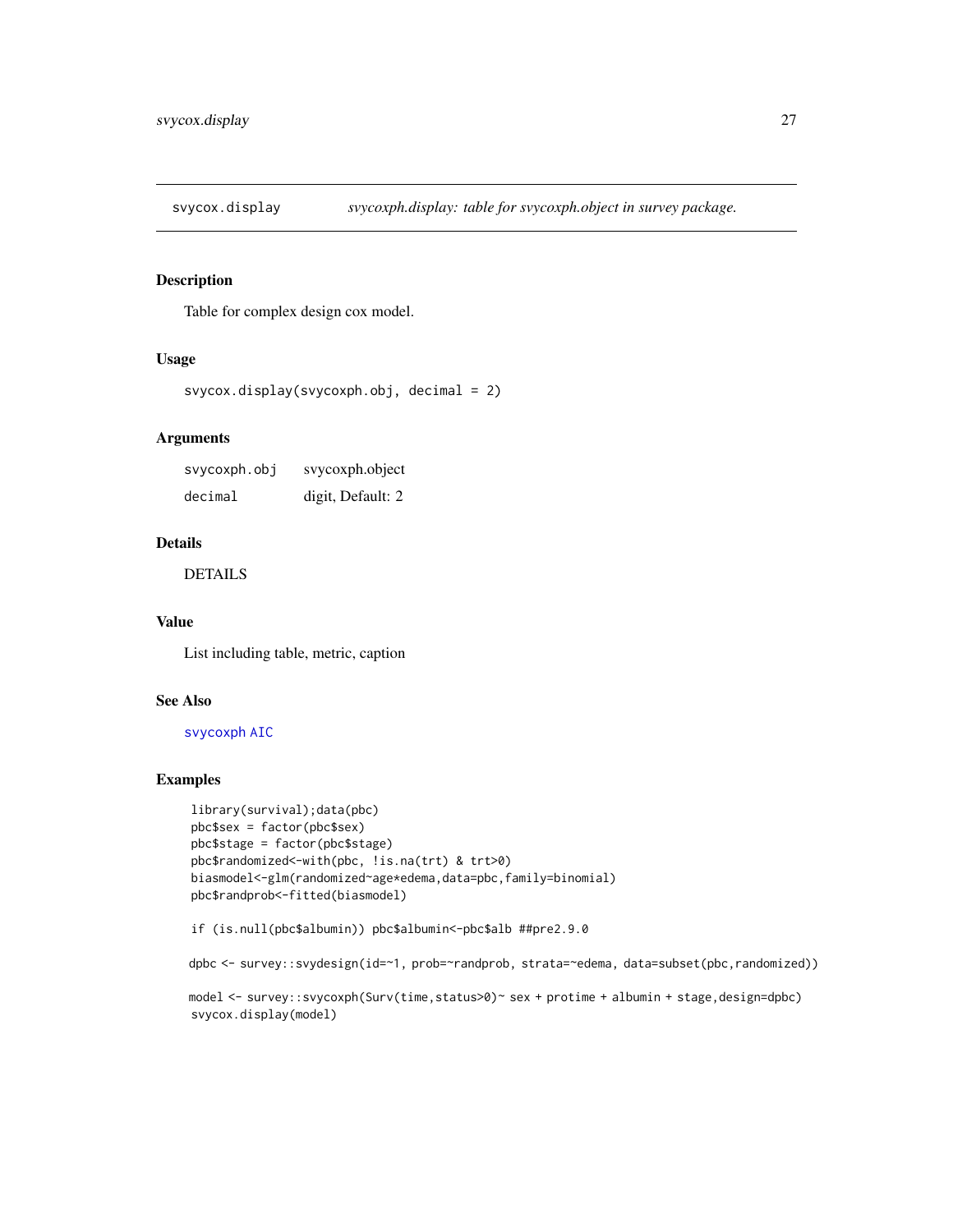<span id="page-27-0"></span>

Combine svyCreateTableOne & print function in tableone package

## Usage

```
svyCreateTableOne2(
  data,
  strata,
  vars,
  factorVars,
  includeNA = F,
  test = T,
  showAllLevels = T,
 printToggle = F,
  quote = F,
  smd = F,
  nonnormal = NULL,
 catDigits = 1,
  contDigits = 2,
 pDigits = 3,
 Labels = F,
  labeldata = NULL,
 minMax = F,
  showpm = T)
```
## Arguments

| data       | A data frame in which these variables exist. All variables (both vars and strata)<br>must be in this data frame.                                                                                                                                                                                                                                  |
|------------|---------------------------------------------------------------------------------------------------------------------------------------------------------------------------------------------------------------------------------------------------------------------------------------------------------------------------------------------------|
| strata     | Stratifying (grouping) variable name(s) given as a character vector. If omitted,<br>the overall results are returned.                                                                                                                                                                                                                             |
| vars       | Variables to be summarized given as a character vector. Factors are handled<br>as categorical variables, whereas numeric variables are handled as continuous<br>variables. If empty, all variables in the data frame specified in the data argument<br>are used.                                                                                  |
| factorVars | Numerically coded variables that should be handled as categorical variables<br>given as a character vector. Do not include factors, unless you need to relevel<br>them by removing empty levels. If omitted, only factors are considered cate-<br>gorical variables. The variables specified here must also be specified in the vars<br>argument. |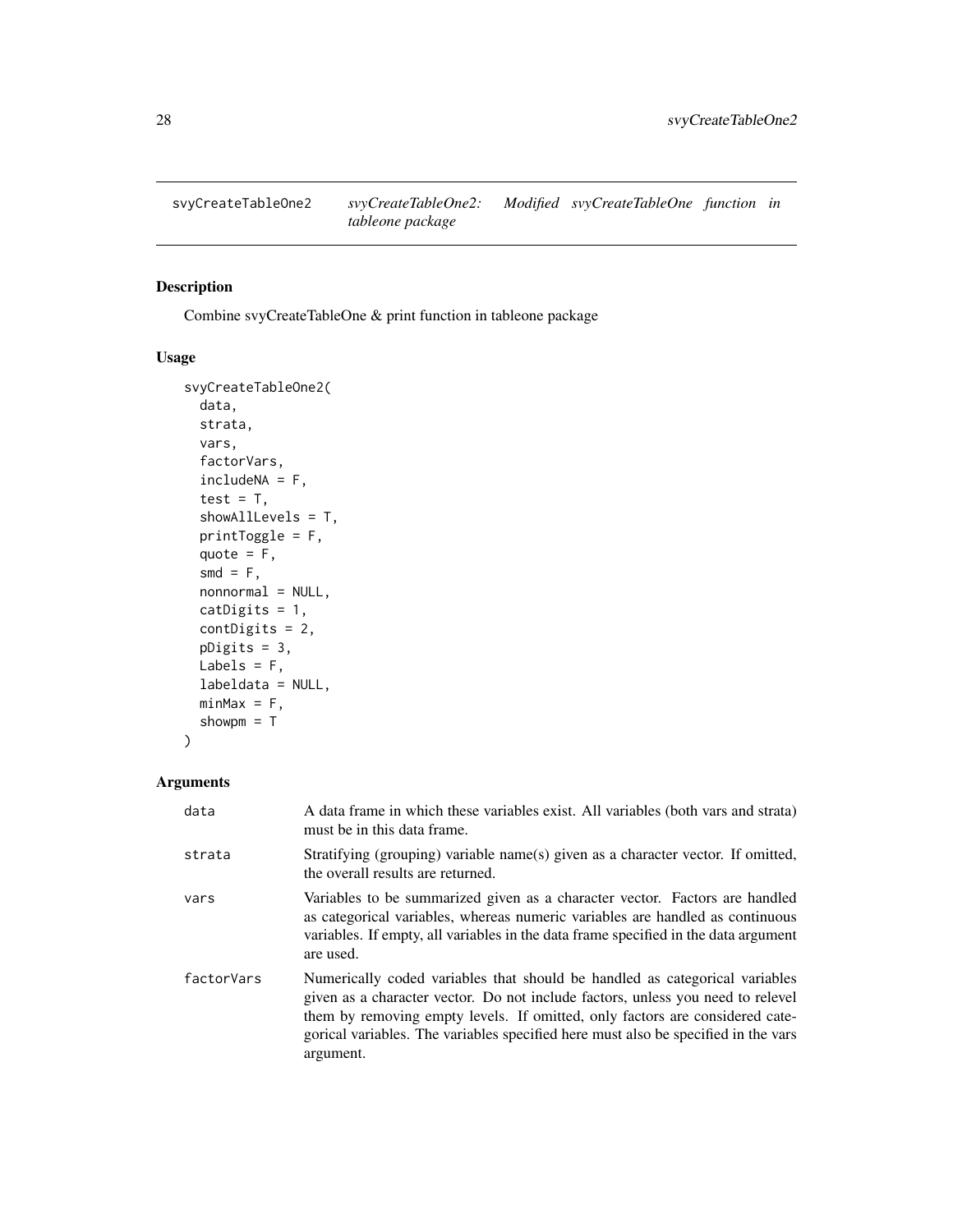| includeNA     | If TRUE, NA is handled as a regular factor level rather than missing. NA is<br>shown as the last factor level in the table. Only effective for categorical vari-<br>ables., Default: F                         |
|---------------|----------------------------------------------------------------------------------------------------------------------------------------------------------------------------------------------------------------|
| test          | If TRUE, as in the default and there are more than two groups, groupwise com-<br>parisons are performed, Default: T                                                                                            |
| showAllLevels | Whether to show all levels. FALSE by default, i.e., for 2-level categorical vari-<br>ables, only the higher level is shown to avoid redundant information., Default:<br>T                                      |
| printToggle   | Whether to print the output. If FALSE, no output is created, and a matrix is<br>invisibly returned., Default: F                                                                                                |
| quote         | Whether to show everything in quotes. The default is FALSE. If TRUE, every-<br>thing including the row and column names are quoted so that you can copy it to<br>Excel easily, Default: F                      |
| smd           | If TRUE, as in the default and there are more than two groups, standardized<br>mean differences for all pairwise comparisons are calculated, Default: F                                                        |
| nonnormal     | A character vector to specify the variables for which the p-values should be those<br>of nonparametric tests. By default all p-values are from normal assumption-<br>based tests (oneway.test)., Default: NULL |
| catDigits     | Number of digits to print for proportions., Default: 1                                                                                                                                                         |
| contDigits    | Number of digits to print for continuous variables. Default 2.                                                                                                                                                 |
| pDigits       | Number of digits to print for p-values (also used for standardized mean differ-<br>ences), Default: 3                                                                                                          |
| Labels        | Use Label, Default: F                                                                                                                                                                                          |
| labeldata     | labeldata to use, Default: NULL                                                                                                                                                                                |
| minMax        | Whether to use [min, max] instead of $[p25, p75]$ for nonnormal variables. The<br>default is FALSE.                                                                                                            |
| showpm        | Logical, show normal distributed continuous variables as Mean $\pm$ SD. Default:<br>T                                                                                                                          |

# Details

DETAILS

## Value

A matrix object containing what you see is also invisibly returned. This can be assinged a name and exported via write.csv.

```
library(survey);data(nhanes)
nhanes$SDMVPSU <- as.factor(nhanes$SDMVPSU)
nhanesSvy <- svydesign(ids = \sim SDMVPSU, strata = \sim SDMVSTRA, weights = \sim WTMEC2YR,
                       nest = TRUE, data = nhanes)
svyCreateTableOne2(vars = c("HI_CHOL","race","agecat","RIAGENDR"),
                   strata = "RIAGENDR", data = nhanesSvy,
                   factorVars = c("HI_CHOL", "race", "RIAGENDR"))
```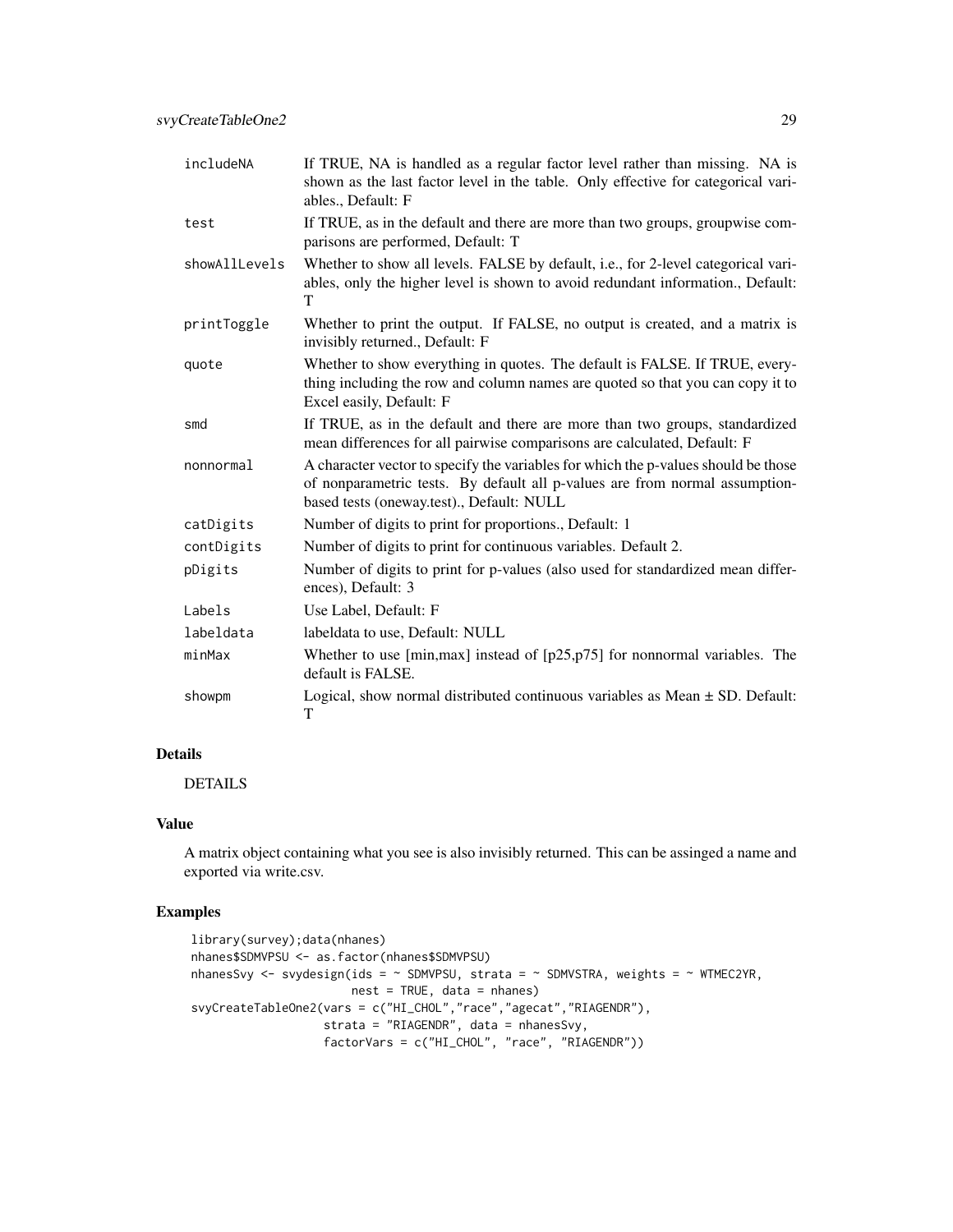<span id="page-29-0"></span>

Combine svyCreateTableOne & print function in tableone package

## Usage

```
svyCreateTableOneJS(
  vars,
  strata = NULL,
  strata2 = NULL,
  data,
  factorVars = NULL,
  includeNA = F,
  test = T,
  showAllLevels = T,
 printToggle = F,
  quote = F,
  smd = F,
 Labels = F,
  nonnormal = NULL,
 catDigits = 1,
  contDigits = 2,
 pDigits = 3,
  labeldata = NULL,
  psub = T,
 minMax = F,
  showpm = T
)
```
## Arguments

| vars    | Variables to be summarized given as a character vector. Factors are handled<br>as categorical variables, whereas numeric variables are handled as continuous<br>variables. If empty, all variables in the data frame specified in the data argument<br>are used. |
|---------|------------------------------------------------------------------------------------------------------------------------------------------------------------------------------------------------------------------------------------------------------------------|
| strata  | Stratifying grouping variable name(s) given as a character vector. If omitted, the<br>overall results are returned.                                                                                                                                              |
| strata2 | Stratifying 2nd grouping variable name(s) given as a character vector. If omitted,<br>the 1 group results are returned.                                                                                                                                          |
| data    | A data frame in which these variables exist. All variables (both vars and strata)<br>must be in this data frame.                                                                                                                                                 |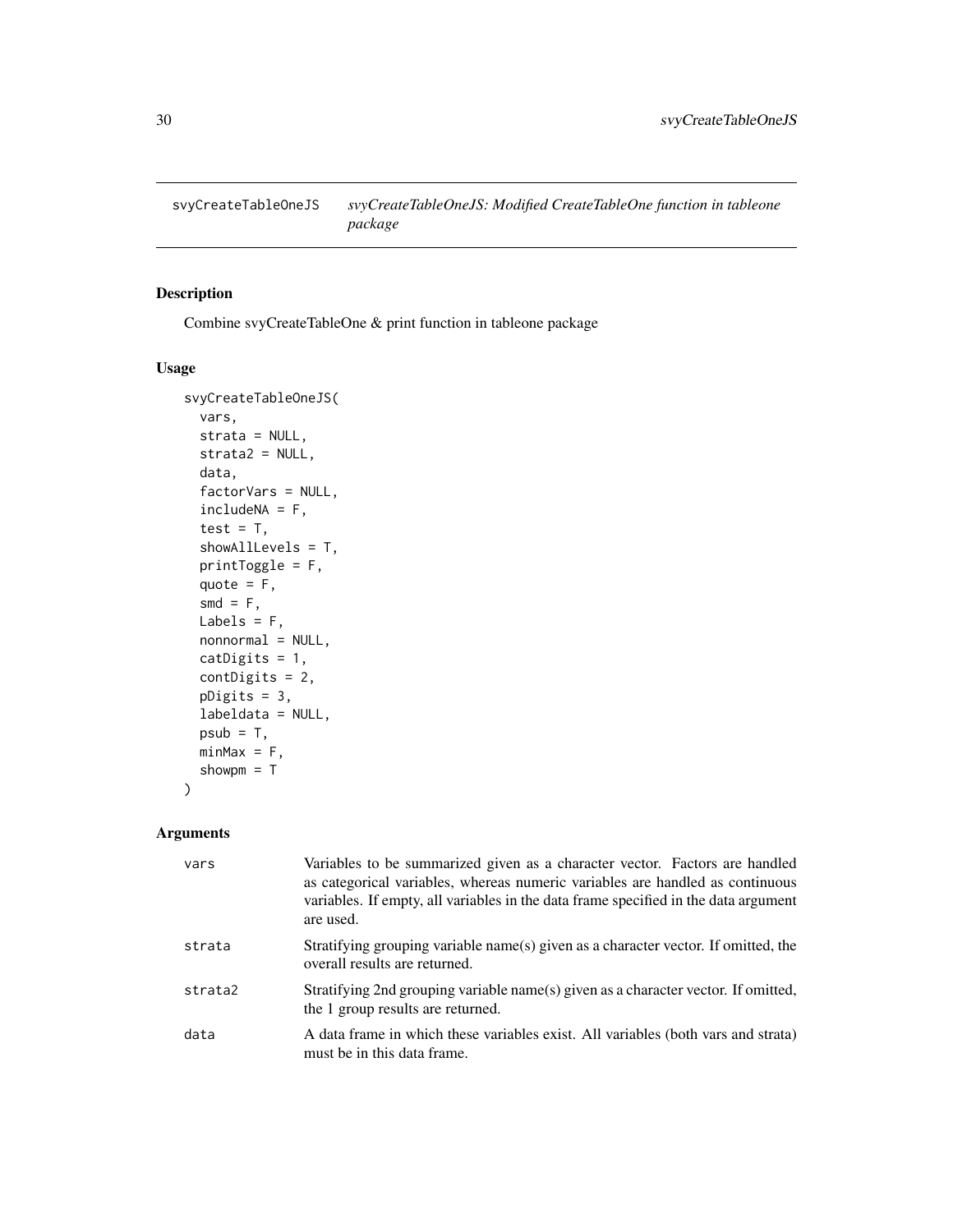| factorVars    | Numerically coded variables that should be handled as categorical variables<br>given as a character vector. Do not include factors, unless you need to relevel<br>them by removing empty levels. If omitted, only factors are considered cate-<br>gorical variables. The variables specified here must also be specified in the vars<br>argument. |
|---------------|---------------------------------------------------------------------------------------------------------------------------------------------------------------------------------------------------------------------------------------------------------------------------------------------------------------------------------------------------|
| includeNA     | If TRUE, NA is handled as a regular factor level rather than missing. NA is<br>shown as the last factor level in the table. Only effective for categorical vari-<br>ables., Default: F                                                                                                                                                            |
| test          | If TRUE, as in the default and there are more than two groups, groupwise com-<br>parisons are performed, Default: T                                                                                                                                                                                                                               |
| showAllLevels | Whether to show all levels. FALSE by default, i.e., for 2-level categorical vari-<br>ables, only the higher level is shown to avoid redundant information., Default:<br>т                                                                                                                                                                         |
| printToggle   | Whether to print the output. If FALSE, no output is created, and a matrix is<br>invisibly returned., Default: F                                                                                                                                                                                                                                   |
| quote         | Whether to show everything in quotes. The default is FALSE. If TRUE, every-<br>thing including the row and column names are quoted so that you can copy it to<br>Excel easily, Default: F                                                                                                                                                         |
| smd           | If TRUE, as in the default and there are more than two groups, standardized<br>mean differences for all pairwise comparisons are calculated, Default: F                                                                                                                                                                                           |
| Labels        | Use Label, Default: F                                                                                                                                                                                                                                                                                                                             |
| nonnormal     | A character vector to specify the variables for which the p-values should be those<br>of nonparametric tests. By default all p-values are from normal assumption-<br>based tests (oneway.test)., Default: NULL                                                                                                                                    |
| catDigits     | Number of digits to print for proportions., Default: 1                                                                                                                                                                                                                                                                                            |
| contDigits    | Number of digits to print for continuous variables. Default 2.                                                                                                                                                                                                                                                                                    |
| pDigits       | Number of digits to print for p-values (also used for standardized mean differ-<br>ences), Default: 3                                                                                                                                                                                                                                             |
| labeldata     | labeldata to use, Default: NULL                                                                                                                                                                                                                                                                                                                   |
| psub          | show sub-group p-values, Default: F                                                                                                                                                                                                                                                                                                               |
| minMax        | Whether to use [min, max] instead of $[p25, p75]$ for nonnormal variables. The<br>default is FALSE.                                                                                                                                                                                                                                               |
| showpm        | Logical, show normal distributed continuous variables as Mean $\pm$ SD. Default:<br>T                                                                                                                                                                                                                                                             |

# Details

# DETAILS

## Value

A matrix object containing what you see is also invisibly returned. This can be assinged a name and exported via write.csv.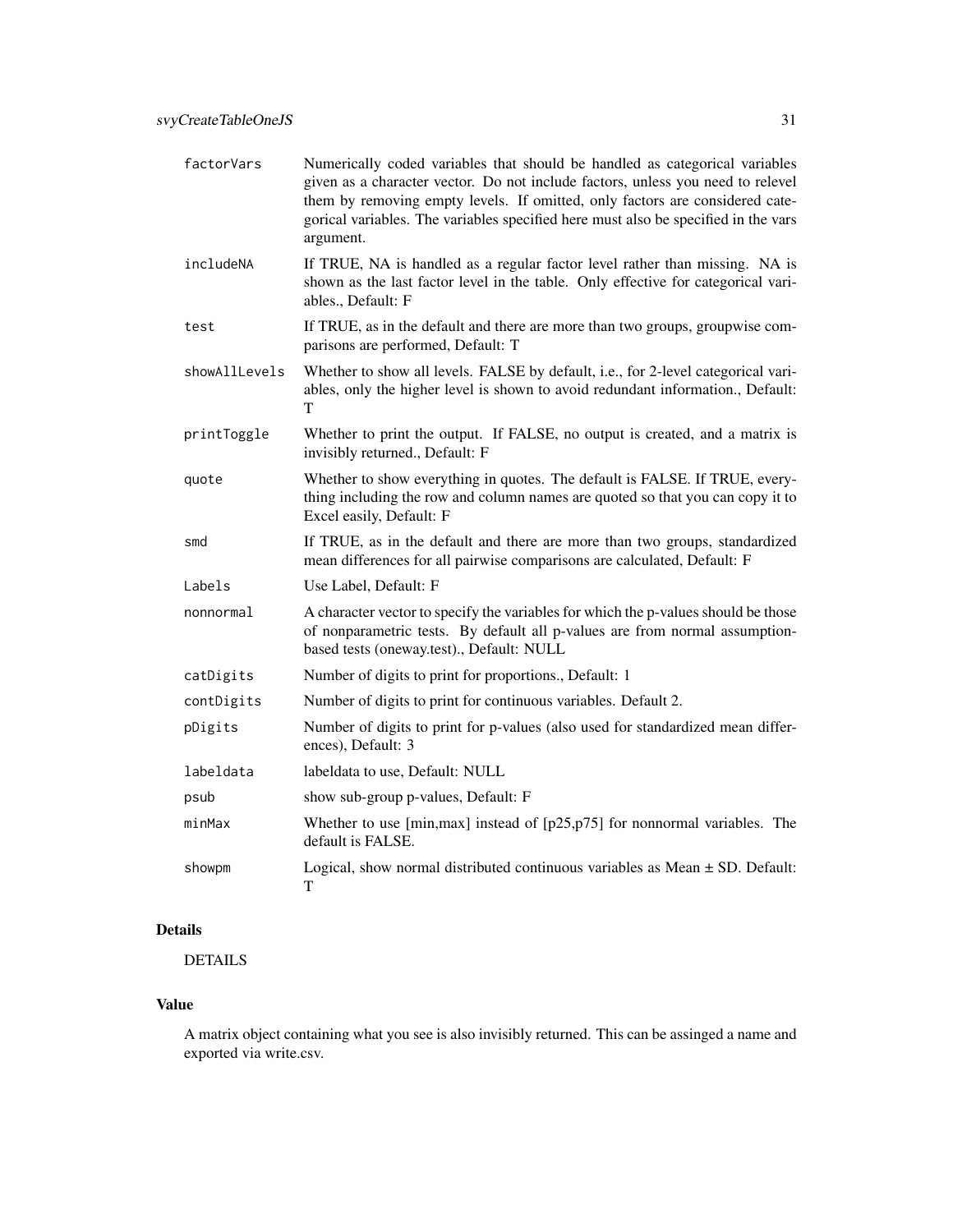## Examples

```
library(survey);data(nhanes)
nhanes$SDMVPSU <- as.factor(nhanes$SDMVPSU)
nhanesSvy <- svydesign(ids = \sim SDMVPSU, strata = \sim SDMVSTRA, weights = \sim WTMEC2YR,
                       nest = TRUE, data = nhanes)
svyCreateTableOneJS(vars = c("HI_CHOL","race","agecat","RIAGENDR"),
                     strata = "RIAGENDR", data = nhanesSvy,
                    factorVars = c("HI_CHOL", "race", "RIAGENDR"))
```
svyregress.display *svyregress.display: table for svyglm.object*

## Description

table for svyglm.object (survey package).

## Usage

```
svyregress.display(svyglm.obj, decimal = 2)
```
#### Arguments

| svyglm.obj | svyglm.object     |
|------------|-------------------|
| decimal    | digit, Default: 2 |

## Details

**DETAILS** 

#### Value

table

```
library(survey);data(api)
apistrat$tt = c(rep(1, 20), rep(0, nrow(apistrat) -20))
dstrat<-svydesign(id=~1,strata=~stype, weights=~pw, data=apistrat, fpc=~fpc)
ds <- svyglm(api00~ell+meals+cname+mobility, design=dstrat)
ds2 <- svyglm(tt~ell+meals+cname+mobility, design=dstrat, family = quasibinomial())
svyregress.display(ds)
svyregress.display(ds2)
```
<span id="page-31-0"></span>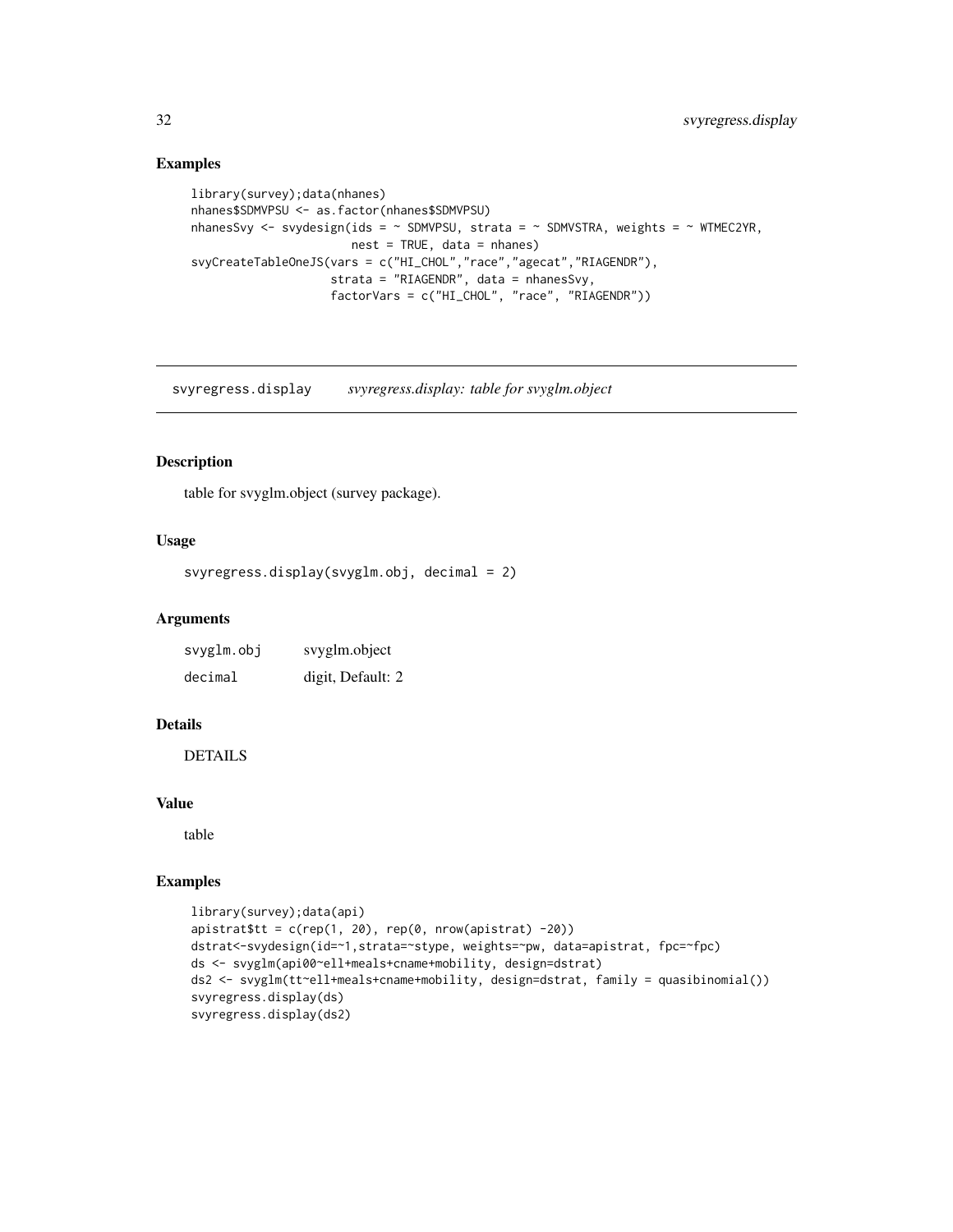<span id="page-32-0"></span>

Sub-group analysis table for Cox/svycox model.

## Usage

```
TableSubgroupCox(
  formula,
  var_subgroup = NULL,
 var_{cov} = NULL,
 data,
  time_eventrate = 3 * 365,
  decimal.hr = 2,decimal.percent = 1,
  decimal.pvalue = 3
)
```
#### Arguments

| formula         | formula with survival analysis.                                                        |  |
|-----------------|----------------------------------------------------------------------------------------|--|
| var_subgroup    | 1 sub-group variable for analysis, Default: NULL                                       |  |
| var_cov         | Variables for additional adjust, Default: NULL                                         |  |
| data            | Data or syydesign in survey package.                                                   |  |
|                 | time_eventrate Time for kaplan-meier based event rate calculation, Default = $365 * 3$ |  |
| decimal.hr      | Decimal for hazard ratio, Default: 2                                                   |  |
| decimal.percent |                                                                                        |  |
|                 | Decimal for percent, Default: 1                                                        |  |
|                 | decimal. pvalue Decimal for pvalue, Default: 3                                         |  |

#### Details

This result is used to make forestplot.

## Value

Sub-group analysis table.

## See Also

[safely](#page-0-0),[map](#page-0-0),[map2](#page-0-0) [coxph](#page-0-0) [svycoxph](#page-0-0) [confint](#page-0-0)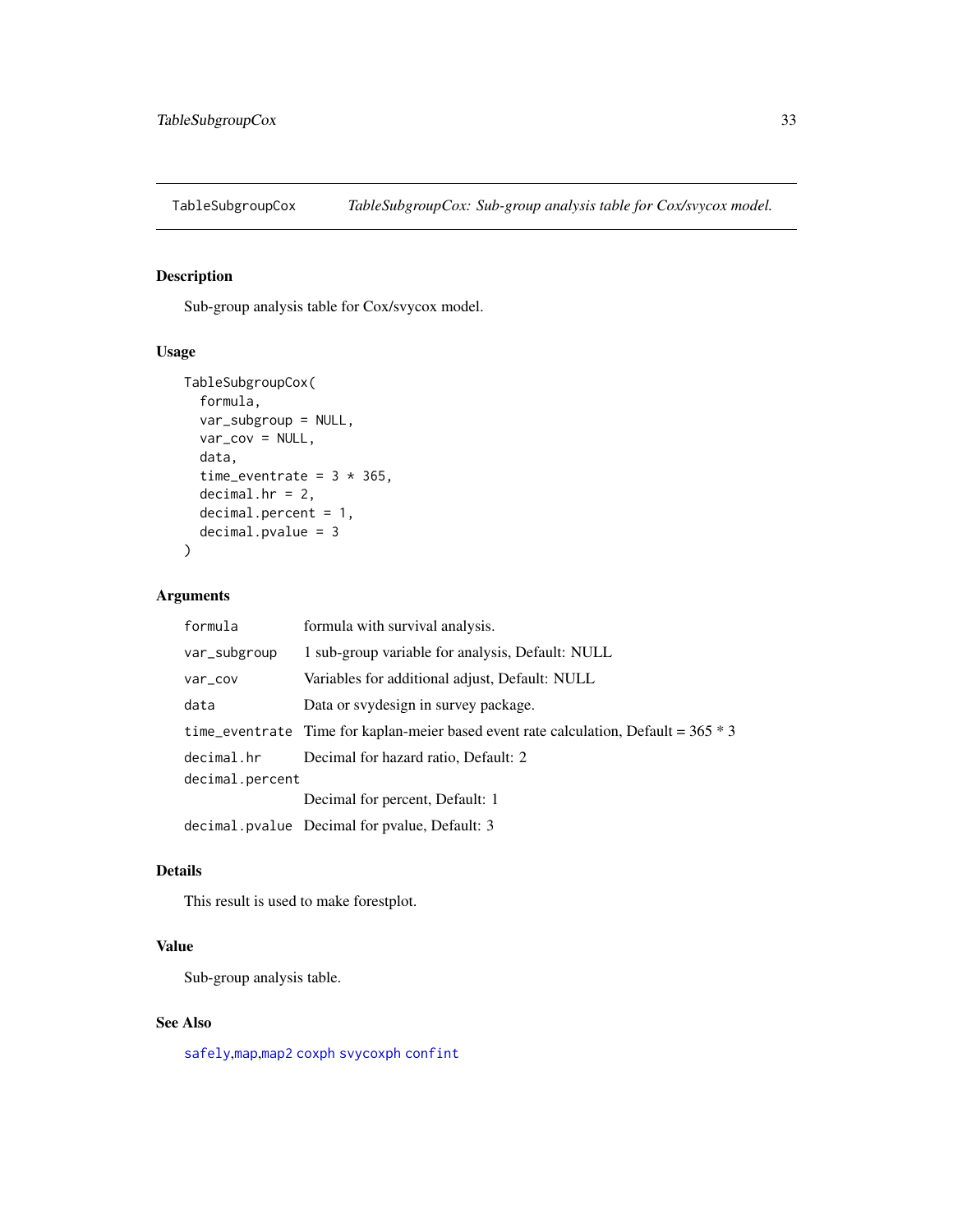#### Examples

```
library(survival);library(dplyr)
lung %>%
  mutate(stats = as.integer(status == 1),sex = factor(sex),
         kk = factor(as.integer(pat.karno >= 70))) -> lung
TableSubgroupCox(Surv(time, status) \sim sex, data = lung, time_eventrate = 100)
TableSubgroupCox(Surv(time, status) \sim sex, var_subgroup = "kk", data = lung,
                 time_eventrate = 100)
## survey design
library(survey)
data.design \leq svydesign(id = \sim1, data = lung)
TableSubgroupCox(Surv(time, status) \sim sex, data = data.design, time_eventrate = 100)
TableSubgroupCox(Surv(time, status) \sim sex, var_subgroup = "kk", data = data.design,
                 time_eventrate = 100)
```
TableSubgroupGLM *TableSubgroupGLM: Sub-group analysis table for GLM.*

#### Description

Sub-group analysis table for GLM.

### Usage

```
TableSubgroupGLM(
  formula,
  var_subgroup = NULL,
  var_cov = NULL,
  data,
  family = "binomial",
  decimal.estimate = 2,
  decimal.percent = 1,
  decimal.pvalue = 3
)
```
#### Arguments

| formula          | formula with survival analysis.                  |
|------------------|--------------------------------------------------|
| var_subgroup     | 1 sub-group variable for analysis, Default: NULL |
| var_cov          | Variables for additional adjust, Default: NULL   |
| data             | Data or svydesign in survey package.             |
| family           | family, "gaussian" or "binomial"                 |
| decimal.estimate |                                                  |
|                  | Dogimal for octimate Datault: 2                  |

Decimal for estimate, Default: 2

<span id="page-33-0"></span>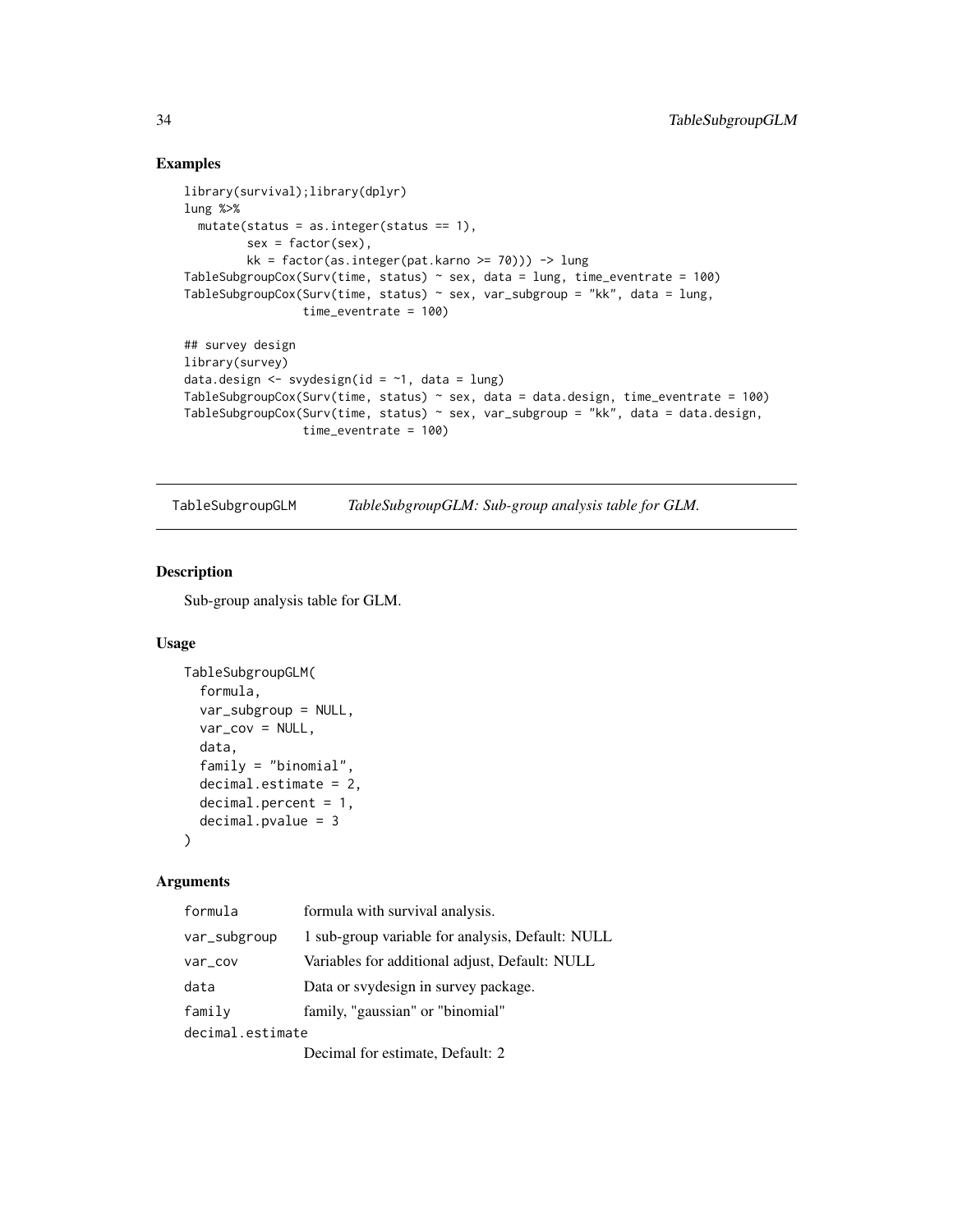## <span id="page-34-0"></span>TableSubgroupMultiCox 35

decimal.percent Decimal for percent, Default: 1 decimal.pvalue Decimal for pvalue, Default: 3

#### Details

This result is used to make forestplot.

#### Value

Sub-group analysis table.

#### See Also

[safely](#page-0-0),[map](#page-0-0),[map2](#page-0-0) [glm](#page-0-0) [svyglm](#page-0-0) [confint](#page-0-0)

## Examples

```
library(survival);library(dplyr)
lung %>%
  mutate(stats = as.integer(status == 1),sex = factor(sex),
         kk = factor(as.integer(pat.karno >= 70))) -> lung
TableSubgroupGLM(status \sim sex, data = lung, family = "binomial")
TableSubgroupGLM(status ~ sex, var_subgroup = "kk", data = lung, family = "binomial")
## survey design
library(survey)
data.design \leq svydesign(id = \sim1, data = lung)
```

```
TableSubgroupGLM(status ~ sex, data = data.design, family = "binomial")
TableSubgroupGLM(status ~ sex, var_subgroup = "kk", data = data.design, family = "binomial")
```
TableSubgroupMultiCox *TableSubgroupMultiCox: Multiple sub-group analysis table for Cox/svycox model.*

#### Description

Multiple sub-group analysis table for Cox/svycox model.

#### Usage

```
TableSubgroupMultiCox(
  formula,
  var_subgroups = NULL,
  var_{cov} = NULL,
  data,
  time_eventrate = 3 * 365,
  decimal.hr = 2,
```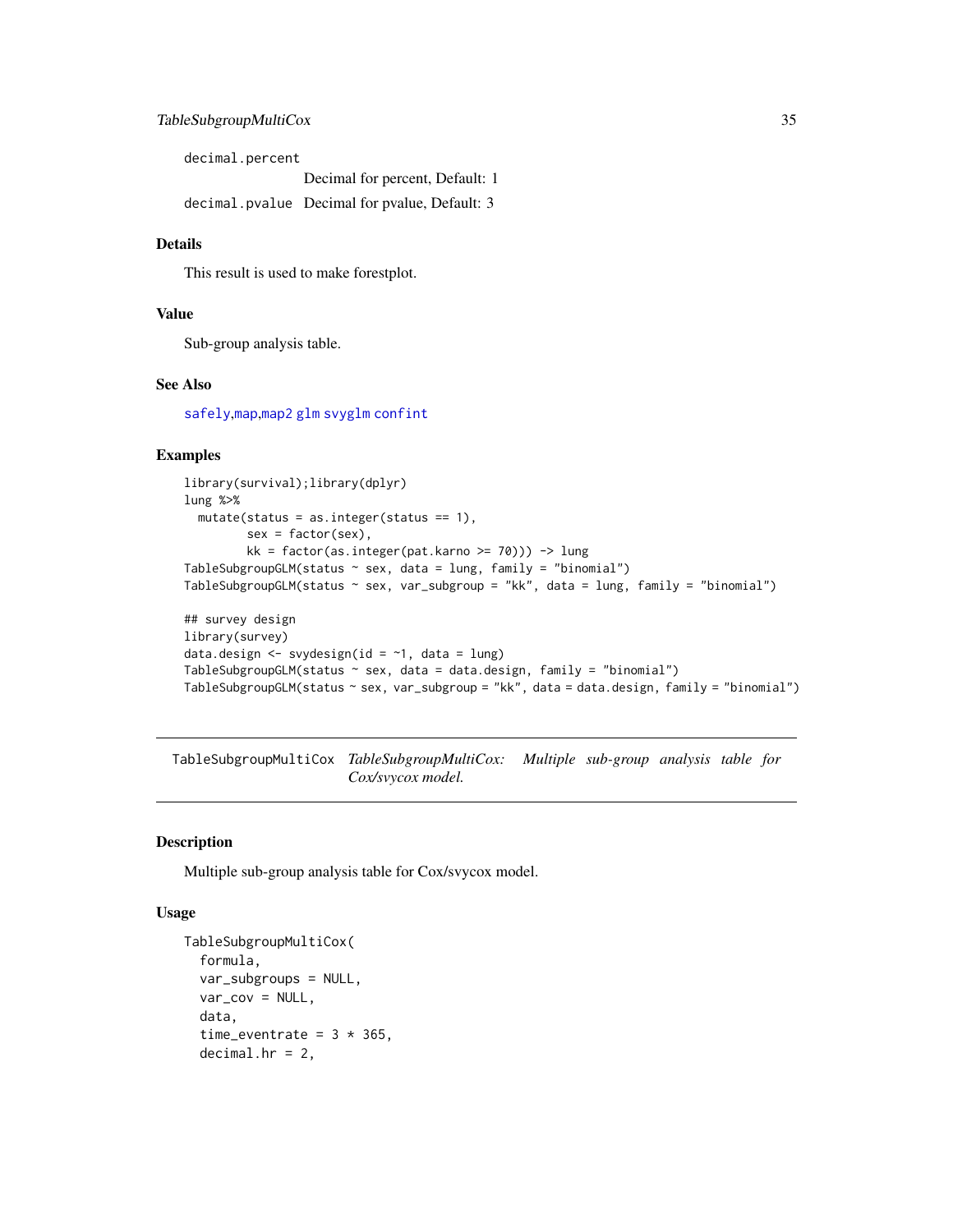```
decimal.percent = 1,
  decimal.pvalue = 3,
  line = F\lambda
```
#### Arguments

| formula         | formula with survival analysis.                                                        |  |
|-----------------|----------------------------------------------------------------------------------------|--|
| var_subgroups   | Multiple sub-group variables for analysis, Default: NULL                               |  |
| var_cov         | Variables for additional adjust, Default: NULL                                         |  |
| data            | Data or svydesign in survey package.                                                   |  |
|                 | time_eventrate Time for kaplan-meier based event rate calculation, Default = $365 * 3$ |  |
| decimal.hr      | Decimal for hazard ratio, Default: 2                                                   |  |
| decimal.percent |                                                                                        |  |
|                 | Decimal for percent, Default: 1                                                        |  |
|                 | decimal.pvalue Decimal for pvalue, Default: 3                                          |  |
| line            | Include new-line between sub-group variables, Default: F                               |  |

## Details

This result is used to make forestplot.

#### Value

Multiple sub-group analysis table.

## See Also

[map](#page-0-0) [bind](#page-0-0)

```
library(survival);library(dplyr)
lung %>%
  mutate(status = as.integer(status == 1),
         sex = factor(sex),
        kk = factor(as.integer(path.karno >= 70)),kk1 = factor(as.integer(pat.karno >= 60))) -> lung
TableSubgroupMultiCox(Surv(time, status) ~ sex, var_subgroups = c("kk", "kk1"),
                     data=lung, time_eventrate = 100, line = TRUE)
## survey design
library(survey)
data.design <- svydesign(id = ~1, data = lung)
TableSubgroupMultiCox(Surv(time, status) ~ sex, var_subgroups = c("kk", "kk1"),
                      data = data.design, time_eventrate = 100)
```
<span id="page-35-0"></span>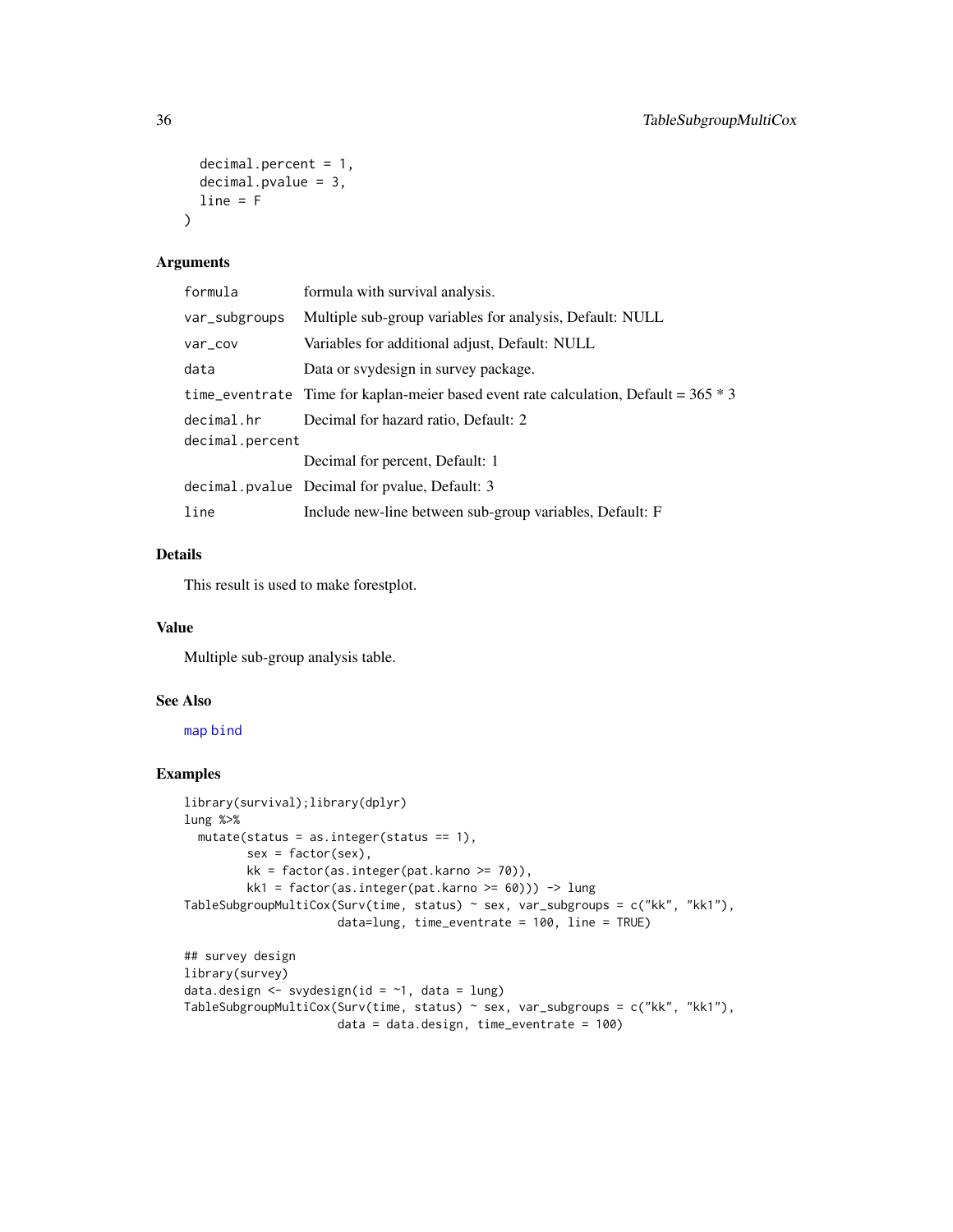<span id="page-36-0"></span>TableSubgroupMultiGLM *TableSubgroupMultiGLM: Multiple sub-group analysis table for GLM.*

## Description

Multiple sub-group analysis table for GLM.

## Usage

```
TableSubgroupMultiGLM(
  formula,
  var_subgroups = NULL,
  var_cov = NULL,
  data,
  family = "binomial",
  decimal.estimate = 2,
  decimal.percent = 1,
  decimal.pvalue = 3,
  line = F
)
```
# Arguments

| formula          | formula with survival analysis.                          |  |
|------------------|----------------------------------------------------------|--|
| var_subgroups    | Multiple sub-group variables for analysis, Default: NULL |  |
| var_cov          | Variables for additional adjust, Default: NULL           |  |
| data             | Data or svydesign in survey package.                     |  |
| family           | family, "gaussian" or "binomial"                         |  |
| decimal.estimate |                                                          |  |
|                  | Decimal for estimate, Default: 2                         |  |
| decimal.percent  |                                                          |  |
|                  | Decimal for percent, Default: 1                          |  |
|                  | decimal.pvalue Decimal for pvalue, Default: 3            |  |
| line             | Include new-line between sub-group variables, Default: F |  |

## Details

This result is used to make forestplot.

## Value

Multiple sub-group analysis table.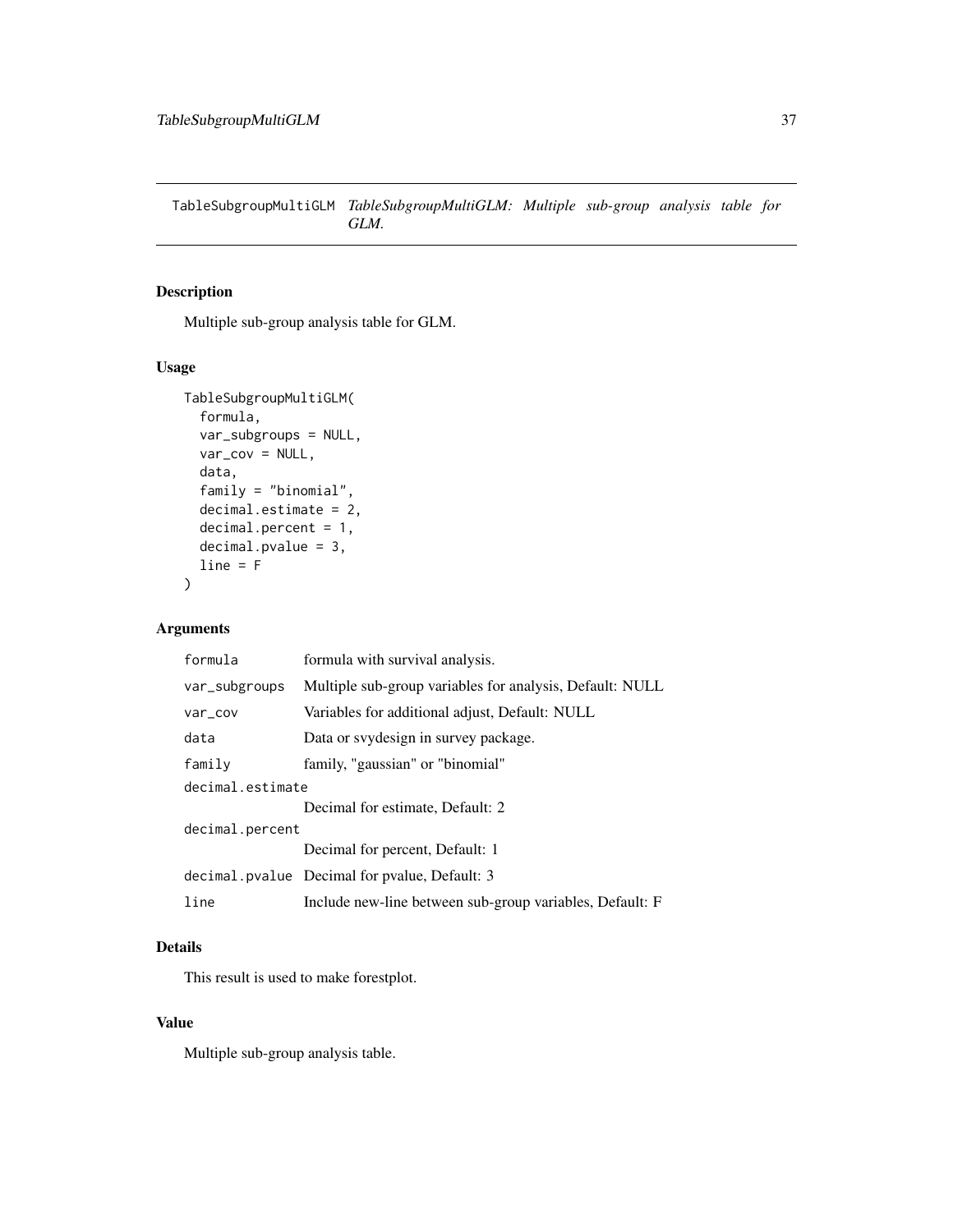# <span id="page-37-0"></span>See Also

[map](#page-0-0) [bind](#page-0-0)

```
library(survival);library(dplyr)
lung %>%
 mutate(status = as.integer(status == 1),
        sex = factor(sex),
        kk = factor(as.integer(pat.karno >= 70)),
        kk1 = factor(as.integer(pat.karno >= 60))) -> lung
TableSubgroupMultiGLM(status \sim sex, var_subgroups = c("kk", "kk1"),
                     data=lung, line = TRUE, family = "binomial")
```

```
## survey design
library(survey)
data.design <- svydesign(id = ~1, data = lung)
TableSubgroupMultiGLM(status ~ sex, var_subgroups = c("kk", "kk1"),
                      data = data.design, family = "binomial")
```